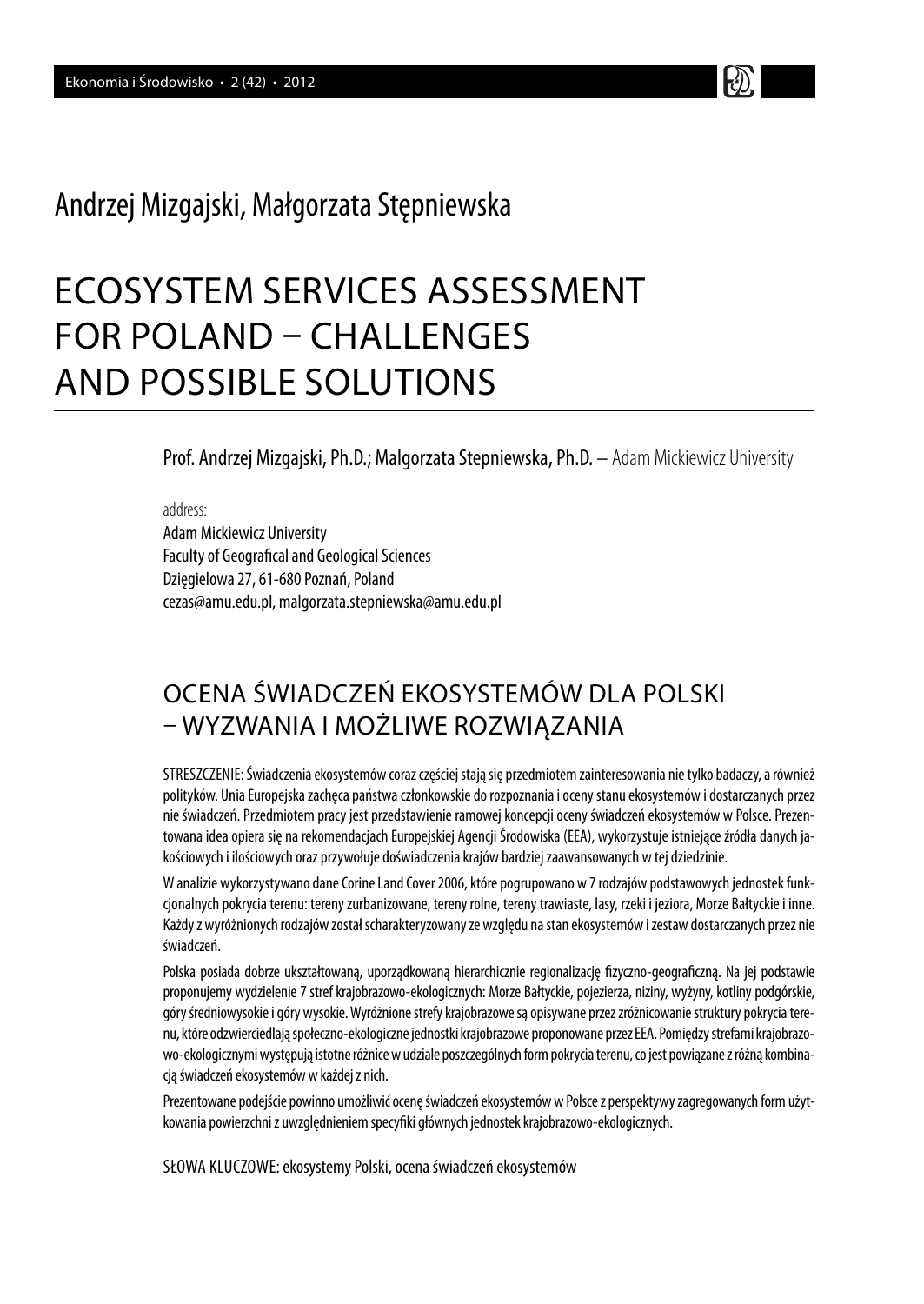## **Introduction**

 The global economic crisis in recent years has become an additional catalyst for stronger linking environmental and economic aspects in international politics. Promoted for years, the idea of sustainable growth has not lost its importance and relevance, however there is an increasingly distinct lack of consistent operational concepts for implementation. Rio +20 Earth Summit adopted a document titled: The Future we want.<sup>1</sup> It sets a new stage for the environment policy which is characterized by the prospect of benefits to humans resulting from the functions fulfilled by ecosystems. The part containing the framework for the recommended actions repeatedly points out the importance of emphasizing the ecosystem services and their valuation for the effectiveness of environmental policy in the various thematic areas. This means that this approach finds the recognition of the international community and continues to gain in significance as a field of research and application. The first major global project was Millennium Ecosystem Assessment carried out under the auspices of the Secretary-General of the UN.2 The evaluation was related to changes in the ecosystems of the World in the second part of the 20th century and the trends at the level of ecosystem services. The subject of particular interest of IUCN is the fuller recognition of the natural capital and its inclusion in the economic account, as well as the implementation of payments for ecosystem services, $3$  as a means of effective protection of environmental values. An attempt to operationalize the concept was a project of The Economics of Ecosystems and Biodiversity (TEEB) implemented on the initiative of Germany in cooperation with UNEP, the European Union and governments of some European countries. The reports from this project are now the most extensive compendium of knowledge regarding ecosystem services focused on practical actions.4

 The European Union aims to play a leading role globally in integrating natural capital and human benefits from ecosystem services with the economic account. Member States implement – to varying degrees – the recommendation to assess ecosystem services in their territories, and Poland is amongst those of which the previous activities have not yet taken the form of a coherent project. Presentation of the state of the research in Poland was made at conferences on ecosystem services as an object of interdisciplinary research (ECOSERV 2010

<sup>&</sup>lt;sup>1</sup> The Future We Want: Outcome document adopted at Rio+20, www.un.org/en/sustainablefuture [Date of entry: 30-09-2012].

<sup>2</sup> *Guide to the Millennium Assessment Reports,* www.maweb.org/en/index.aspx [Date of entry: 30-09-2012].

<sup>3</sup> T. Greiber (ed.), *Payments for Ecosystem Services. Legal and Institutional Frameworks*, IUCN, Gland, Switzerland 2009, p. xvi + 296.

<sup>4</sup> TEEB – *The Economics of Ecosystems and Biodiversity*, www.teebweb.org [Date of entry: 30-09-2012].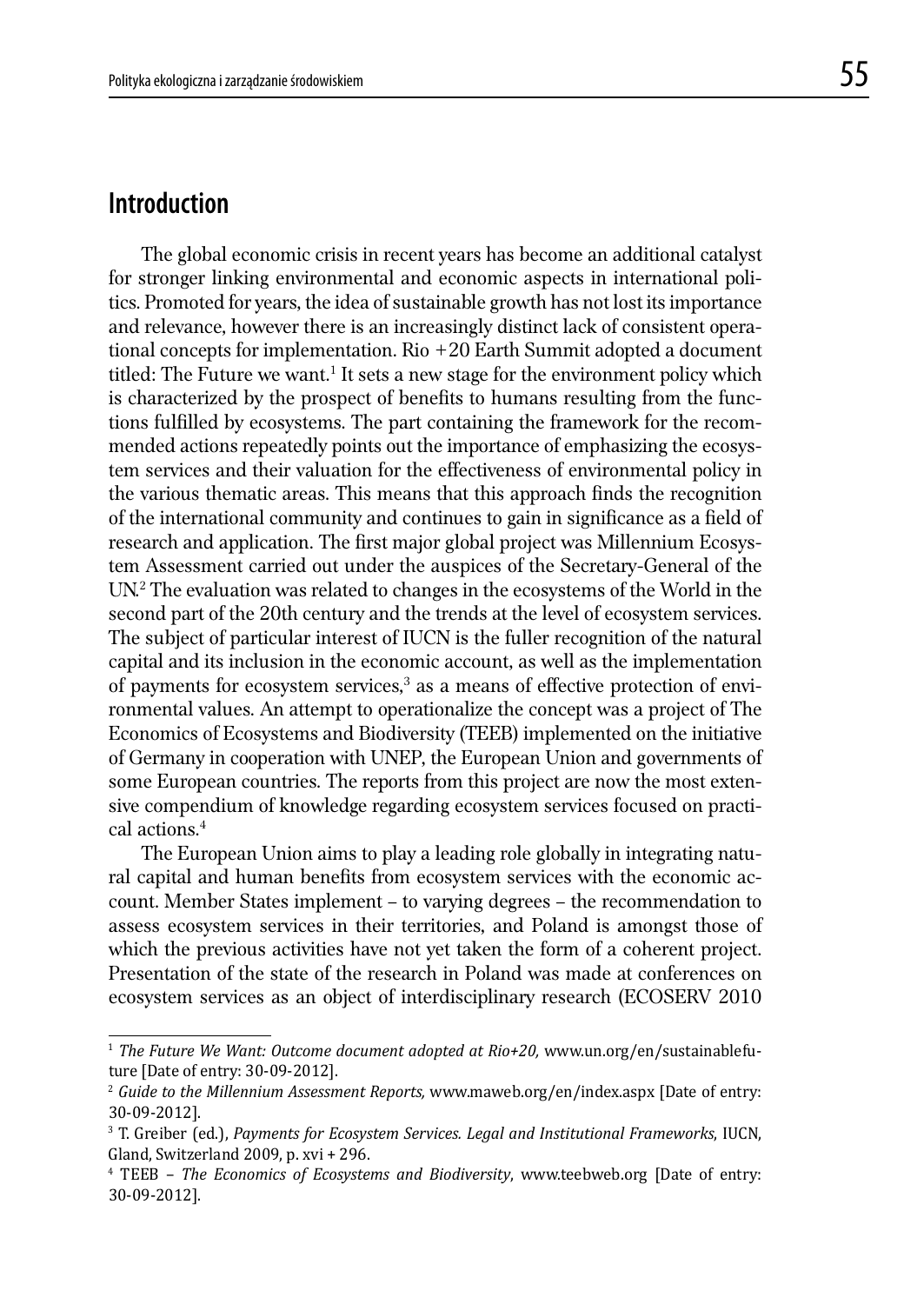and 2012), the results of which have been published in the journal Ekonomia i Srodowisko (Economics and Environment)<sup>5</sup> and in this volume. The significant factors are the theoretical and methodological reflections on ecosystem services and their valuation, which should encourage the development of research in Poland.6

 The aim of the study is to propose a conceptual framework of ecosystem services assessment for Poland. The project's idea is based on European Environmental Agency recommendations and uses existing quantitative and qualitative data sources, adopting experiences of countries that are advanced in the issue.

## **European Union initiatives as a framework for Polish ecosystem services assessment**

 European Union Biodiversity Strategy calls on Member States to "map and assess the state of ecosystems and their services on their national territory by 2014, assess the economic value of such services, and promote the integration of these values into accounting and reporting systems at EU and national levels by 2020."7

 The European institution which coordinates EU actions in this area is the European Environment Agency (EEA). It runs a website dedicated to ecosystem assessments in Europe.<sup>8</sup> This website gives access to the main sources of information on the concepts and methods that are useful for conducting an ecosystem assessment, presents case studies, and holds information about ecosystem assessment related events. The member states progressed their works to varying degrees. United Kingdom, Spain and Portugal completed them, in several other countries, the works on the national ecosystem assessment are currently ongoing. Particularly insightful is the British report<sup>9</sup>, which can be a reference point for other countries, including Poland.

<sup>&</sup>lt;sup>5</sup> "Ekonomia i Środowisko" 2010 No. 1(37).

<sup>6</sup> I. Żylicz, *Wycena usług ekosystemów* (*Valuation of ecosystem services*). *Przegląd wyników badań światowych* (*Review the worldwide results*) (sum.: Valuation of ecosystem services. An overview of world research), "Ekonomia i Środowisko" 2010 No. 1 (37), p. 31-45; I. Żylicz, *Valuating ecosystem services*, "Ekonomia i Środowisko" 2012 No. 2; A. Mizgajski, *Świadczenia ekosystemów jako rozwijające się pole badawcze i aplikacyjne* (sum.: Ecosystem services as an emerging field of research and application), "Ekonomia i Środowisko" 2010 No. 1 (37), p. 10-19. 7 European Commission, *Our life insurance, our natural capital: an EU biodiversity strategy to 2020* (target 2, action 5) [COM(2011) 244].

<sup>8</sup> *Ecosystem Assessments in Europe*. http://www.biodiversity.europa.eu/ecosystem-assessments [Date of entry: 30-09-2012].

<sup>9</sup> *UK National Ecosystem Assessment. Technical Report*, http://uknea.unep-wcmc.org [Date of entry: 30-09-2012].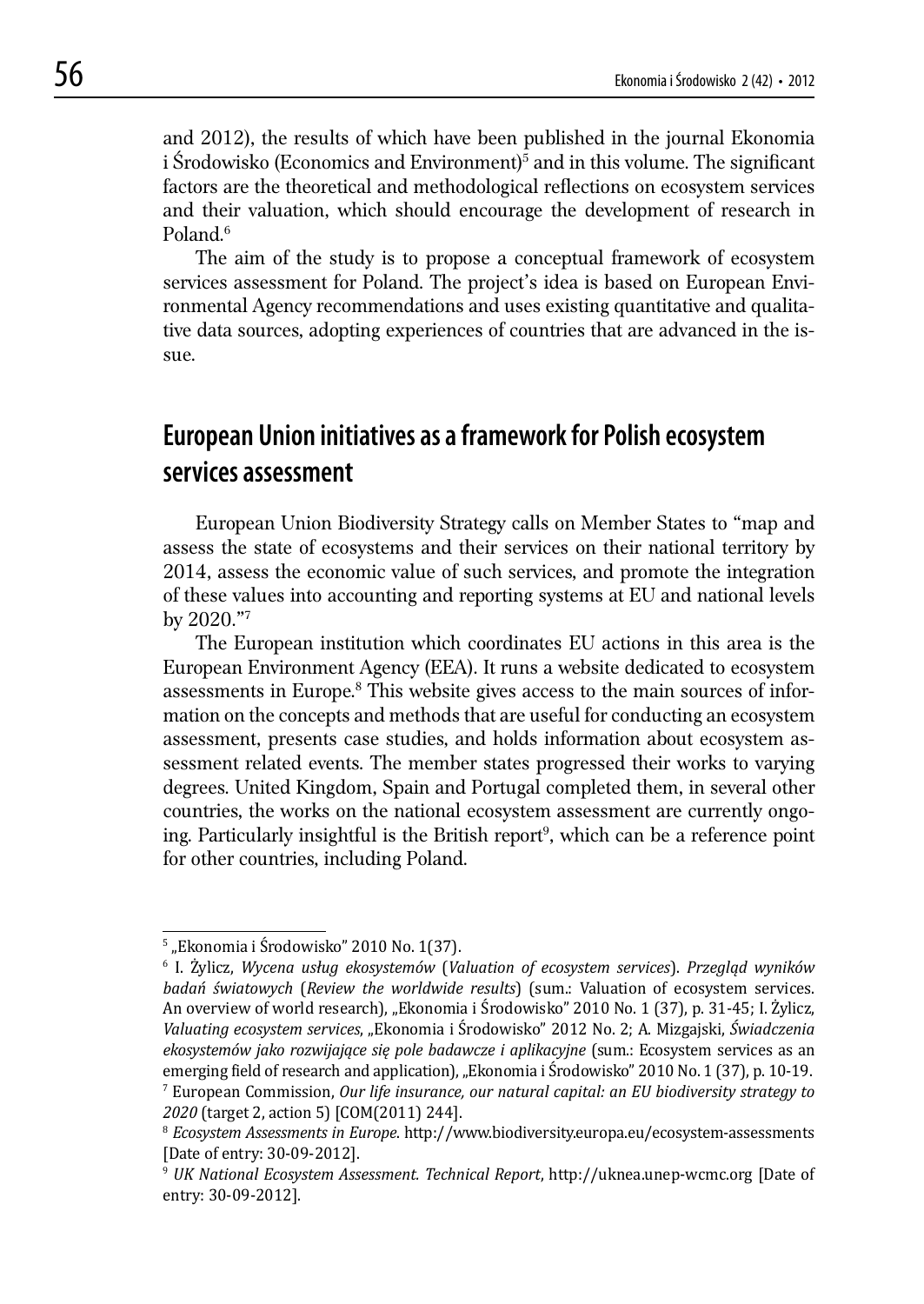The EEA has also produced two documents that can support actions in the member states. These are the "Proposal for Common International Classification of Ecosystem Services" (CICES)<sup>10</sup> and "An experimental framework for ecosystem capital accounting in Europe" (EFECA).<sup>11</sup> These documents are the framework, because there appears the understandable specificity for each country.

 CICES was launched in 2009 as a way of naming and describing ecosystem services. The project aims at providing a standard classification of ecosystem services consistent with accepted categorizations, conceptualizations and allowing an easy translation of statistical data between different applications. CICES Version 4 (update July 2012) has a hierarchical structure with five levels: section – division – group – class – class type. At the highest level are the three sections of provisioning, regulating & maintenance, and cultural services. The sections are divided into ten service divisions, twenty-two service groups and fifty-three service classes. The basic structure of CICES is shown in Table 1.

 The discussions on ecosystem accounting at national and European levels led to designing a framework for ecosystem capital accounts (EFECA). The goal was to create the procedural scheme for ecosystem accounts and to identify which key indicators and aggregates that describe the economy – ecosystem interactions could be delivered and involved into enlarged national accounts. The ecosystem capital accounting framework integrates physical and monetary tables. Physical tables include basic quantitative balances and qualitative indexes of the health of ecosystem and the accessibility of ecosystem services. Ecosystem capital accounts measure resource stocks and flows, the factors limiting the use, and the surplus of accessible resources, and compare them with the resource use computed from statistics data. They measure ecosystem degradation, remediation costs and the accumulation of ecological debts, which may result from cumulative degradation on investigated areas.

 The concept of ecosystem services evaluation for Poland makes use of the presented two-dimensional approach. On the one hand there is the assessment of the differentiation of ecosystem services according to the main spatial units. On the other, there is the variation according to functional units.

<sup>&</sup>lt;sup>10</sup> European Environment Agency, *Common International Classification of Ecosystem Services (CICES) version 4 (update July 2012)*, www.cices.eu [Date of entry: 30-09-2012].

<sup>11</sup> European Environment Agency, *An experimental framework for ecosystem capital accounting in Europe*, www.eea.europa.eu/publications/an-experimental-framework-for-ecosystem [Date of entry: 30-09-2012].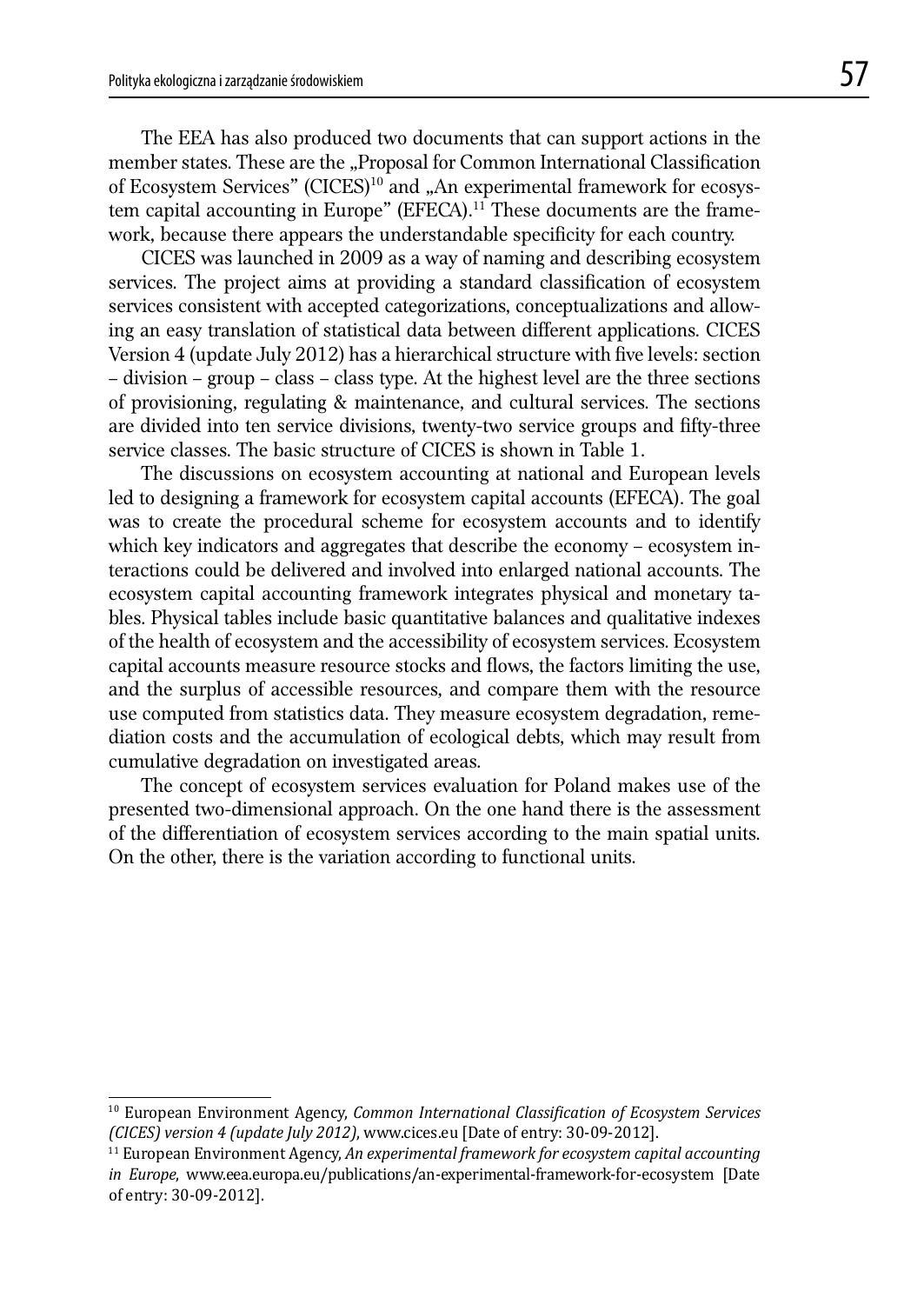| Table 1.                                                                                             |  |
|------------------------------------------------------------------------------------------------------|--|
| The basic structure of "Common International Classification of Ecosystem Services (CICES)" Version 4 |  |

| <b>CICES Section</b> | <b>Division</b>                               | Group                                                   |
|----------------------|-----------------------------------------------|---------------------------------------------------------|
| Provisioning         | Nutrition                                     | Terrestrial plants and animals for food                 |
|                      |                                               | Freshwater plants and animals for food                  |
|                      |                                               | Marine algae and animals for food                       |
|                      | Water supply                                  | Water for human consumption                             |
|                      |                                               | Water for agricultural use                              |
|                      |                                               | Water for industrial and energy uses                    |
|                      | Materials                                     | <b>Biotic materials</b>                                 |
|                      | Energy                                        | Biomass based energy                                    |
| Regulation and       | Regulation of bio-physical environ-<br>ment   | <b>Bioremediation</b>                                   |
| Maintenance          |                                               | Dilution and sequestration                              |
|                      | Flow regulation                               | Air flow regulation                                     |
|                      |                                               | Water flow regulation                                   |
|                      |                                               | Mass flow regulation                                    |
|                      | Regulation of physico-chemical<br>environment | Atmospheric regulation                                  |
|                      |                                               | Water quality regulation                                |
|                      | Regulation of biotic environment              | Pedogenesis and soil quality regulation                 |
|                      |                                               | Lifecycle maintenance, habitat and gene pool protection |
| Cultural             | Symbolic                                      | Aesthetic, Heritage                                     |
|                      |                                               | Spiritual                                               |
|                      | Intellectual and Experiential                 | Recreation and community activities                     |
|                      |                                               | Information & knowledge                                 |

Source: EEA 2012 – CICES Version 4.

## **Spatial framework for Ecosystem Services Evaluation for Poland**

 An application oriented assessment of ecosystem services should have a spatial dimension. From a diagnostic point of view, this is due to regional differentiation of the mosaic of ecosystems and the forms and intensity of human use of the functions performed by ecosystems. The second aspect is of planning and programming nature, because the spatial variation of the condition and the level of provided services should be an important consideration for decisionmaking regarding the use of the environment.

The environmental and geographical structure of the country reflects the main features of the variation of natural capital and the intensity of its use by humans. In Poland, we have a recognized hierarchical physical-geographical re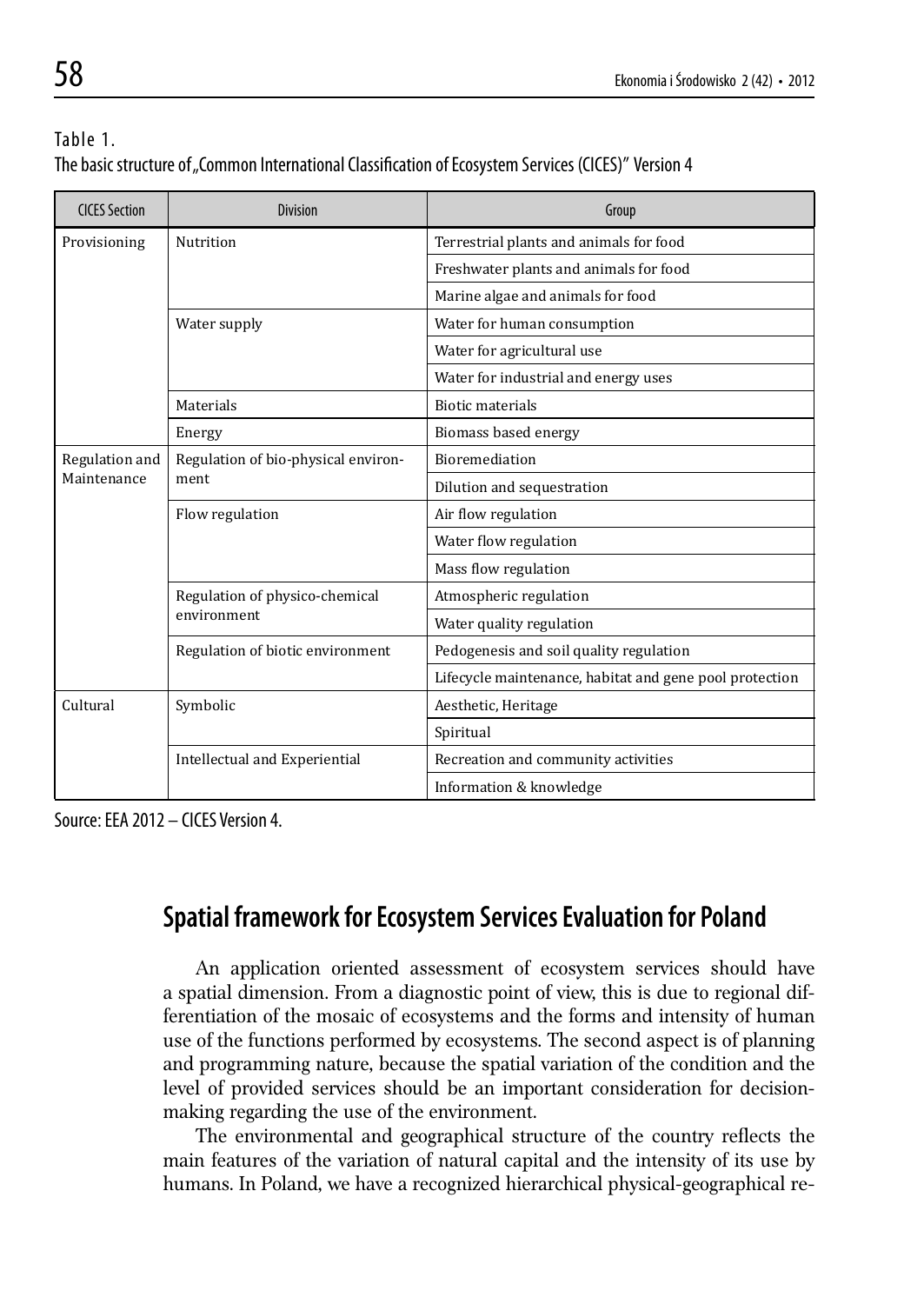gionalization based on variation of the relief<sup>12</sup> and its origins as the predominant features which, to a large extent, correspond to the character of ecosystem mosaics and the structure of their use. The assessment of the state of ecosystems and the level of services is proposed to be carried out in regards to seven landscapeecological zones separated, on the basis of a modified division, into sub-provinces. These form a roughly latitudinal band system, which consists of: Baltic Sea with its coastal zone, Lakelands, Lowlands, Uplands, Piedmont Basins, Mediumhigh Mountains and Alpine Mountains (Fig. 1). They correspond to the principle of social-ecological landscape units (SELU) proposed by EEA.

Figure 1. Land Cover Structure according to landscape-ecological zones **LEGEND** SELU BORDERS AGRICULTURE AREAS



Source: Own study.

 Many materials useful to determine the level of ecosystem services on a regional scale were developed for the preparation of the National Spatial Development Concept 2008-2033. The assessments that were carried out include spatial and quantitative data describing the state of ecosystems in the context of spatial development.13

<sup>12</sup> J. Kondracki, *Geograϔia regionalna Polski* (*Regional geography of Poland*), PWN, Warszawa 2002, p. 440.

<sup>13</sup> K. Saganowski, M. Zagrzejewska-Fiedorowicz, P. Żuber (ed.), *Ekspertyzy do Koncepcji Przestrzennego Zagospodarowania Kraju 2008-2033* (*Expertise to the National Spatial Development Concept 2008-2033*), Vol. 4, Ministry of Regional Development, Warsaw 2008, in particular: M. Degórski, *Przyrodnicze aspekty zagospodarowania przestrzennego kraju – przesłanki i rekomendacje dla KPZK* (*Natural aspects of spatial development of the country – the conditions and recommendations for NSDC*), p. 39-63; E. Nachlik, *Gospodarka wodna w kontekście przestrzennym kraju – rekomendacje dla KPZK* (*Water management in the context of the country's space – recommendations for NSDC*), p. 95-152.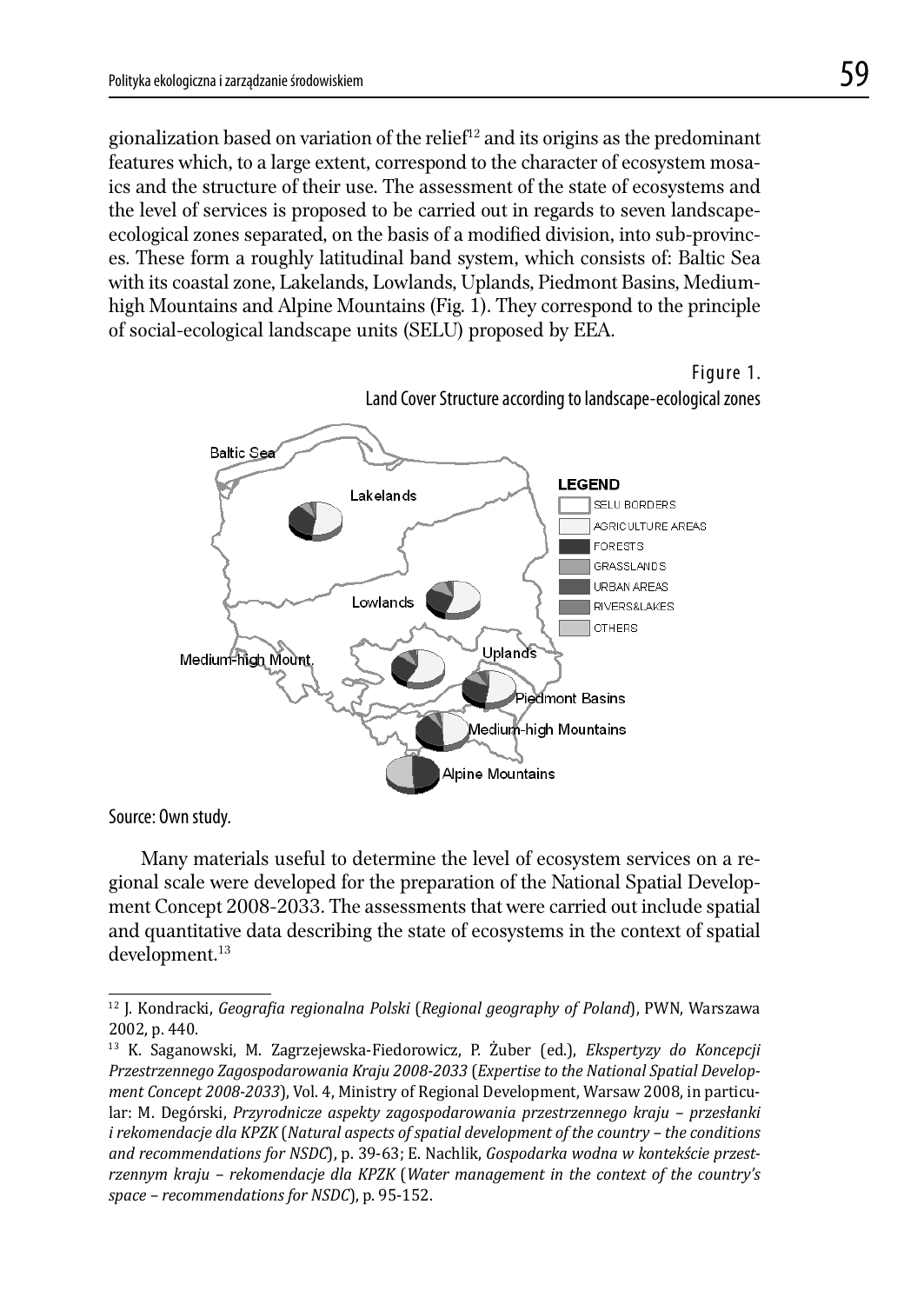## **Baltic**

 This is the least diverse landscape-ecological unit, characterized by duality, because it covers the territorial sea, internal waters and a string of shores. From the point of view of assessing the state of the ecosystem and the level of services for the Polish part of the Baltic Sea, the important factors are the parts of high natural value, including 14 "NATURA 2000" areas and parts of two national parks. On top of those, there is a diverse potential for tourism and recreation, wind energy, fisheries and mineral exploitation. $14$ 

 Along the coast there is the presence of sandy beaches, practically on the entire length of the coast. In the immediate hinterland there are alternately dune embankments and cliffs of a few to a several-dozen meter height. Among the benefits from functioning of this set ecosystems, of the essential significance are the cultural services related to recreation, both in the sea and on the coast. The fishery and the influence on the dynamics of the coastal zone shall be added here.

## Lakelands

 This zone includes the north part of Poland ranging from the immediate hinterland of the coast to the southern border of the last glaciation, which gave way about 10,000 years ago. Its footprint is the highly diverse mosaic of ecosystems whose special feature is the presence of lakes and marginal zones characterized by a significant enrichment of relief and land cover in comparison to the lowlands lying outside the range of the last glaciation. At the lake districts there is a significant but regionally diverse share of forest ecosystems associated with less fertile soils. Proportionally less important are intense forms of use of the environment, including urban areas, road infrastructure and agriculture. The mentioned features of the Lakelands result in a high level of regulation and cultural services, which are associated with biodiversity and recreational values, as well as provisioning services provided by forest ecosystems. In agriculture, there is the distinctive importance of cattle grazing.

### Lowlands

 These are areas of low diversity of relief, segmented by major river valleys. They are characterized by above-average share of arable land with agricultural pastures, while the share of forests is lower than the average. These characteristics determine the low level of regulation and cultural services on regional-scale.

<sup>&</sup>lt;sup>14</sup> K. Szefler, K. Furmańczyk, Zagospodarowanie i przestrzenne aspekty rozwoju strefy *przybrzeżnej Bałtyku* (*Development and spatial aspects of the Baltic Sea coastal zone*), in: K. Saganowski, M. Zagrzejewska-Fiedorowicz, P. Żuber (ed.), *Ekspertyzy do Koncepcji Przestrzennego Zagospodarowania Kraju 2008-2033* (*Expertise to the National Spatial Development Concept 2008-2033*), Ibidem, p. 185-238.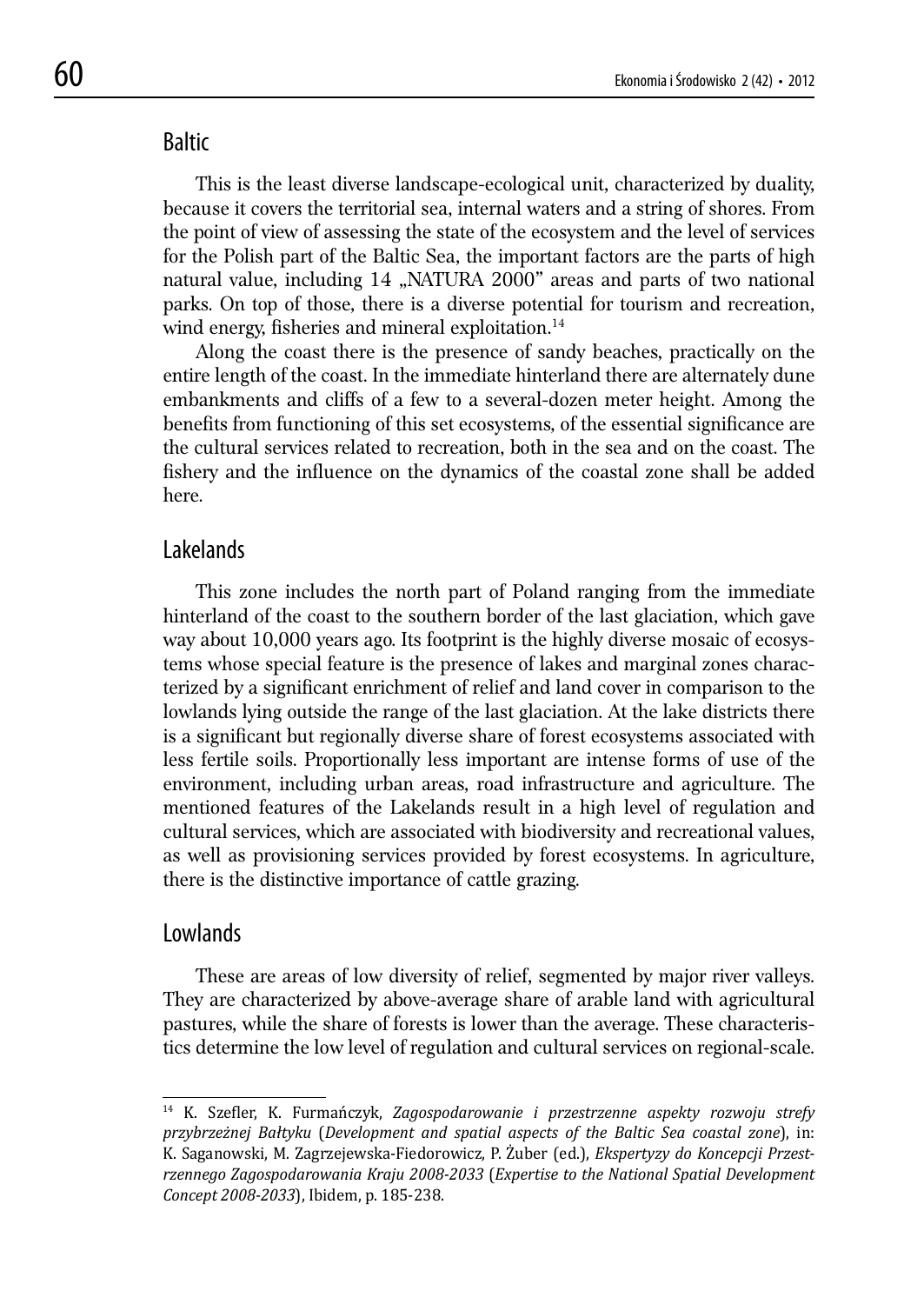On the other hand, higher than average are the provisioning services related to agricultural production. This unit is characterized by a significant role of intensive forms of use of the environment. The share of urban area is close to the average, but there are three major metropolitan areas: those of Warsaw, Lodz and Wroclaw and there located are the major international routes of communication. Very high and spatial concentrated level of anthropogenic impact on the environment is evident in the mining areas associated with open-pit brown coal mining in the areas of Konin, Turek and Belchatow and pit mining of cupriferous shales in the Lubin-Glogowski Basin. Based on these raw materials, highly urbanized industrial districts have developed in which deep quantitative and qualitative changes in ecosystems have occurred.

### Uplands

 This landscape-ecological unit covers the areas of Silesian-Malopolska and Lublin heights which, despite the diverse origins of their relief, have some common characteristics in the structure of ecosystems building them. The western part is characterized by the country's largest environmental transformation associated with the mining industry and urbanization. Intensive farming involves mostly fertile soils in the central and eastern part of the zone. This resulted in a low percentage of forest ecosystems, which are unevenly distributed and concentrated in the Swietokrzyskie (Holy Cross) Mountains and the Roztocze. Watershed nature of this part makes it poor in surface water. The special nature of the uplands area is that the services of a substantial part of ecosystems are carried out in conditions of severe strain caused by various forms of anthropogenic impact on the environment. It is about transforming the surface, changes in water relations, air pollution, changes in vegetation cover and stimulating soil erosion.

## Piedmont Basins

 Between the uplands zone and the Carpathian arc there is a sequence of basins whose axes are the valleys of the Upper Vistula and San. In the structure of land cover an above-average share of urban areas can be distinguished, which extend especially along the valleys. It is there that the main east-west communication in Southern Poland is running. The agriculture is very important, which, although very fragmented, is the basis for existence of a large part of the population. Slightly lower than the national average is the share of forests, which are concentrated in the Sandomierz Basin. A special feature of this area is the overlaping of the sensitive and dynamic valley ecosystems with intensive land use forms, causing collisions with the maintenance of the level of ecosystem services and the natural capital of the river valleys. The problem is to maintain the services regulating the flow of flood water and contributing to the flood protection.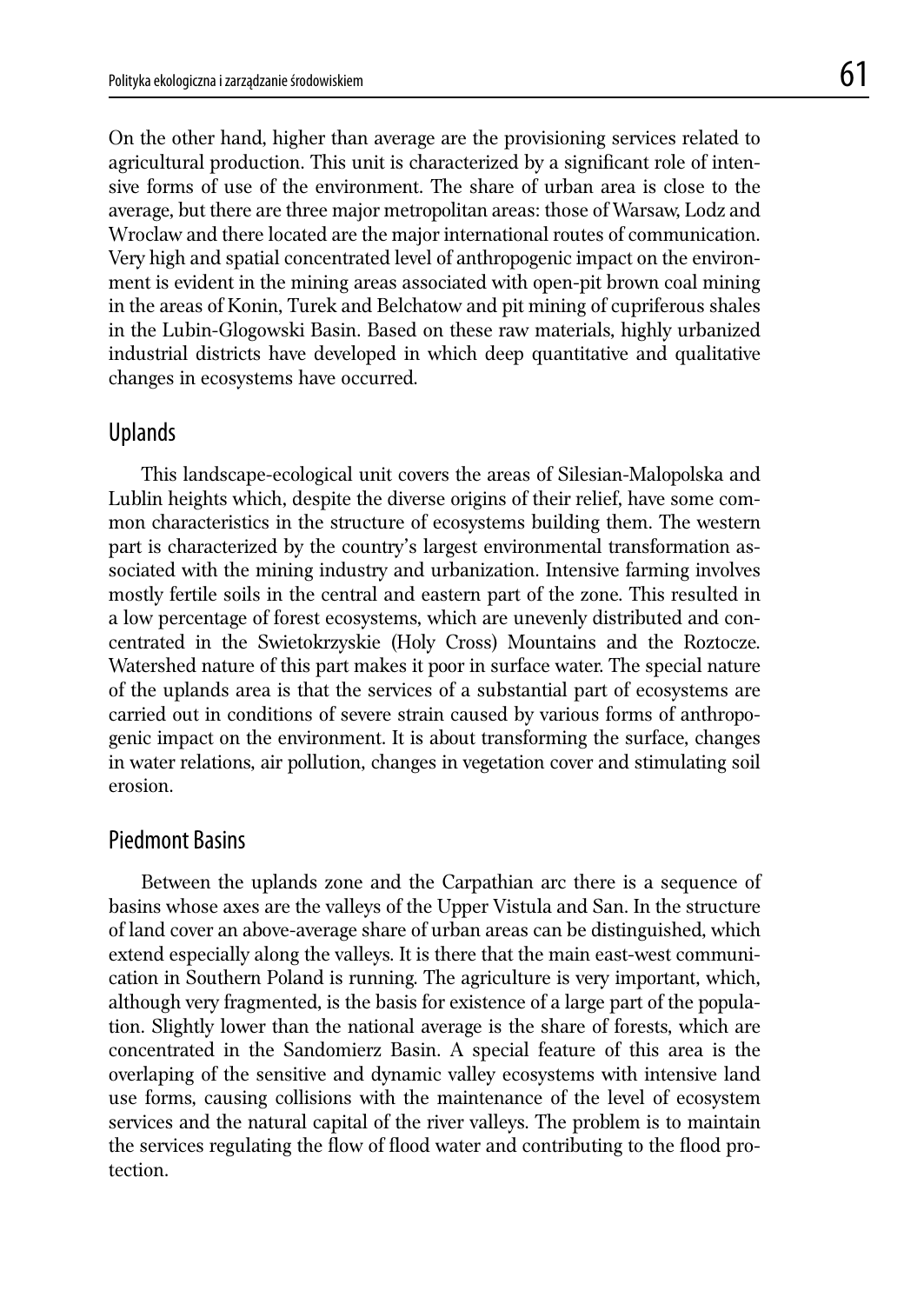## Medium-high Mountains

 It is a dual area composed of fragments of the Sudetes belonging to Poland and the Carpathian Mountains. Its specificity stems from the significant role of relief as a determinant of the variance of ecosystems and the forms of use of the environment. In this zone there is a high share of forests, which cover the higher and more strongly inclined slopes and those elevations that do not cross the climate conditioned upper line of the forest. Valleys and low-lying gently sloping hills are in agricultural use; the intensity of settlement increases in these areas. The feature of the spatial development in this zone is strong dispersion of settlement, which makes it difficult to provide adequate environmental protection infrastructure and increases the level of collisions of investment with ecosystem services. Wood production, the attractiveness for recreation, and water regulation, are the services, the importance of which, on the country scale, can be considered as the greatest. Provisioning services associated with agricultural production are the primary or secondary source of income for a large part of the inhabitants of these areas.

### Alpine Mountains

 This type overlaps the Polish part of the Tatra Mountains and occupies the southern patch of the country. Low-lying parts are covered with coniferous forests with the domination of spruce, while those areas classified as other, above the forest line, are bare rock and alpine grasslands. Isolating this fragment as a separate unit is due to the uniqueness and social importance of the ecosystem services occurring there, with a special meaning for culture, recreation and education. The consequence of this is a strong tourist pressure on this area and the expansion of urbanization in its immediate vicinity.

## **Functional framework for Ecosystem Services Evaluation for Poland**

The featured landscape-ecological units are described by different land cover structure, which leads to a specific ecosystem services-mix for each one. We propose to group land-cover types into 7 basic units: Urban areas, Agriculture areas, Grasslands, Forests, Rivers&lakes, Baltic Sea, Others. These correspond to Land Cover Functional Units (LCFU) proposed by EEA. The exception to this is when we combine broad pattern agriculture and agriculture associations and mosaics as agriculture areas. Each LCFU has been characterized by a specific status of ecosystems and a set of their services. For each LCFU we propose guidelines for the assessment of the status of ecosystems and we assign important for Poland ecosystem services (on the level of classes) according to CICES nomenclature. Viewing LCFU in order from the most intensive use to the extensive. A part of the included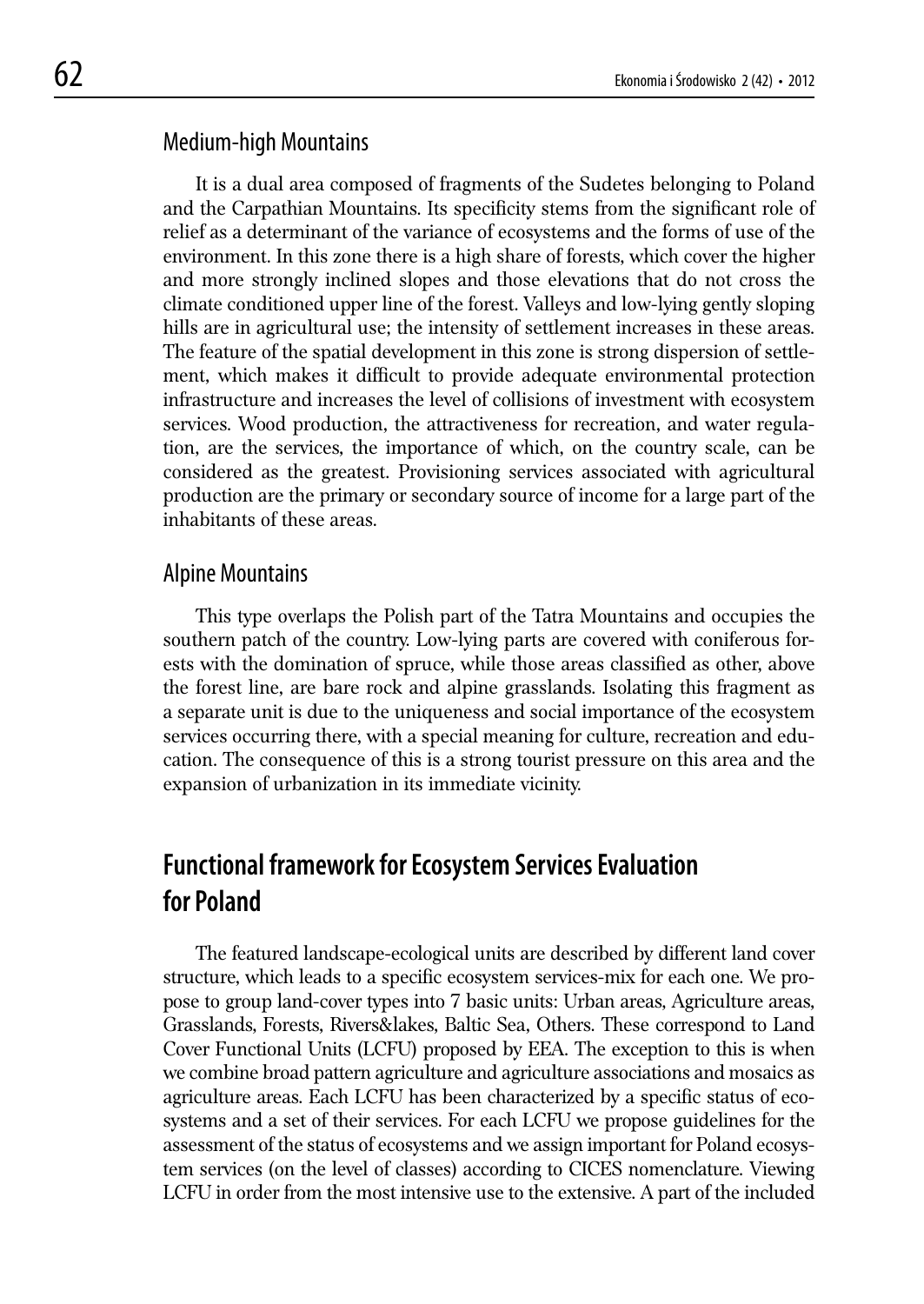ecosystem services varies locally, while other may be rated for the country or for individual LCFU. One of the problems that needs to be perceived is the competitiveness of the various functions performed by ecosystems, and consequently, non-uniform perception of the benefits provided by them.

## Urban areas

 Urban areas play an important role in the functional structure of ecosystems, because they are places of concentration of population. W 2010 urban population amounted to 23264,4 thousand. people, which accounted for 60.9% of the population of the country.<sup>15</sup> However, this figure does not include the suburbs that do not have the formal status of urban municipalities. It can therefore be assumed that approximately three-quarters of the Polish population lives in urban areas.

 The set of ecosystem services related to urban areas is shown in table 2. Ecosystem services in urban areas must be seen from a dual perspective. From the general-national point of view of, special attention should primarily be paid to the services related to the cultural character of landscape. Broader significance is also involved in the share of biological area in the urban municipalities as a factor retarding the flow of precipitation water to watercourses and influencing the response of the river to precipitation. However, we consider the ecosystem services in urban areas that serve their residents as equally important. In Polish conditions, the reduction of the effect of an urban heat island can be mentioned, achieved by reducing albedo and by facilitating ventilation of the city (green wedges). Another type of service is providing conditions for infiltration, and thus, replenishing the groundwater which serves the urban vegetation and reduces the load on storm water systems. Of particular importance are the aesthetic and recreational values as factors affecting the price of the property. Studies have shown the relationship between prices of building plots and the distance to the attractive recreational local landscape elements such as lakes and forests.16 This demonstrates not only the level of the cultural services, but also the economic benefits for the urban municipalities in the form of higher taxes paid by wealthy residents settling in an attractive surrounding.

 Quality of ecosystems and their role in urban areas is associated with the amount of emissions to air and water and the soil contamination. Another important factor is the spatial distribution and the share of biologically active surfaces in urban areas. The classification of cities in terms of the quality of air water and soil, as well as the share and the availability of green infrastructure will reflect the ability of ecosystems to provide the services.

<sup>15</sup> Główny Urząd Statystyczny, Miasta w liczbach 2010 (Central Statistical Office, Townsin figures *2010*), www.stat.gov.pl/gus/5840\_731\_PLK\_HTML.htm [Date of entry: 30-09-2012].

<sup>16</sup> D. Łowicki, *Wartość krajobrazu w świetle cen terenów pod zabudowę w latach 1995-2000* (*The*  value of landscape in the light of the price of land for development in 1995-2000), "Ekonomia i Środowisko" 2010 No. 1(37), p. 147-156.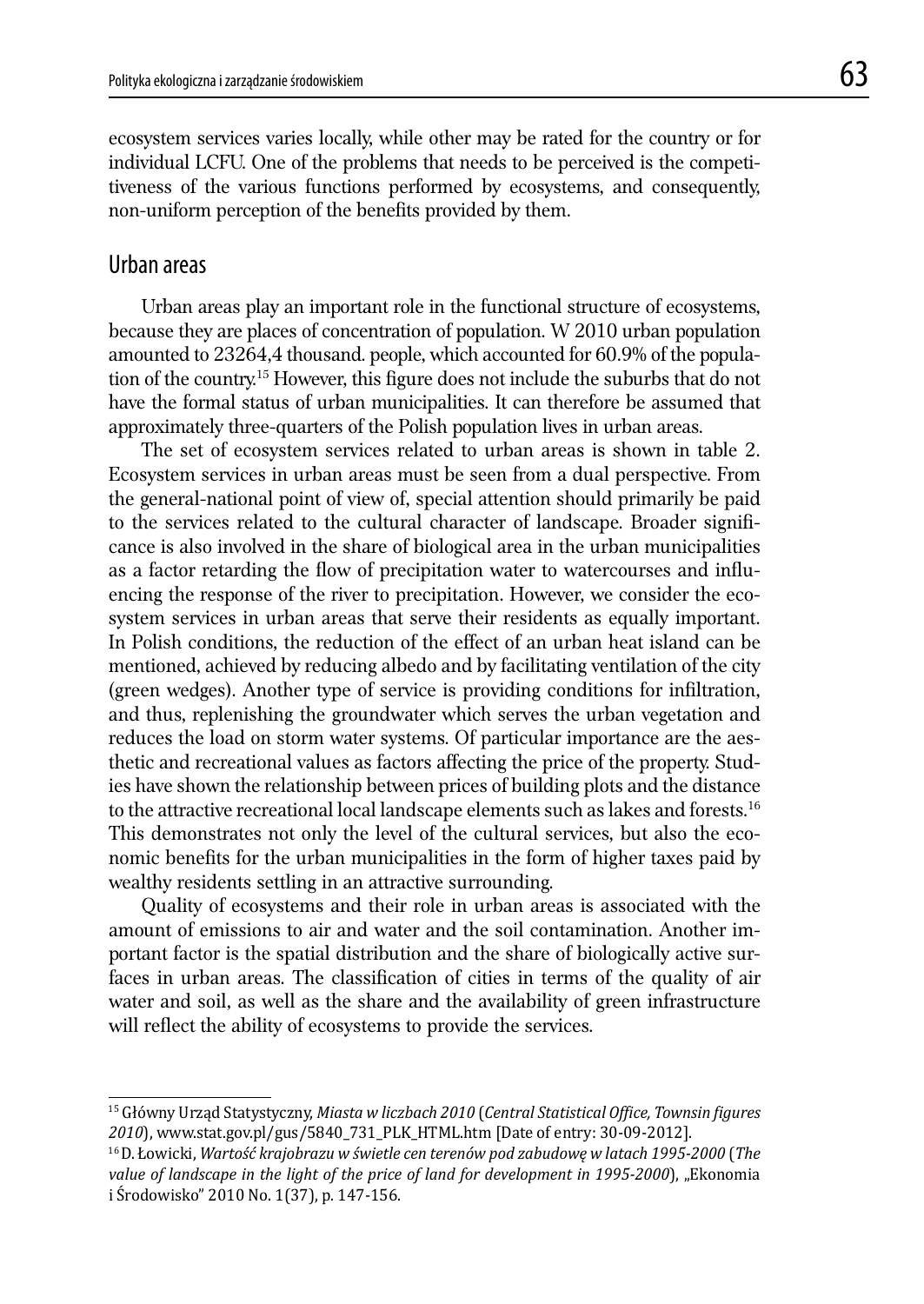#### Table 2.

Ecosystem services classes in the Urban areas as a Land Cover Unit

| STATUS – Potential for ES assuring compared to the optimum                                                                            | Ecosystem Services Class (the CICES Classification)                                                                                                                                                                                  |
|---------------------------------------------------------------------------------------------------------------------------------------|--------------------------------------------------------------------------------------------------------------------------------------------------------------------------------------------------------------------------------------|
| • Air quality statistics<br>• Water availability<br>• Soil contamination<br>• Sanitation<br>$\bullet$ Noise<br>• Green infrastructure | • Remediation by plants<br>• Remediation by micro-organisms<br>• Remediation by animals<br>$\bullet$ Filtration<br>• Sequestration and absorption<br>• Urban microclimatic regulation<br>• Attenuation of runoff and discharge rates |
|                                                                                                                                       | • Local & Regional climate regulation<br>• Landscape character<br>• Cultural landscapes<br>$\bullet$ Scientific<br>• Educational                                                                                                     |

| CICES Section |                            |
|---------------|----------------------------|
|               | Regulation and Maintenance |
|               | Cultural                   |

Source: Own study.

### Agriculture areas

 This group includes the arable land and orchards, which occupy a total area of 11320 thousand hectares and constitute a little more than 36% of the country's surface. From this unit we excluded meadows and pastures, which are characterized by a different structure of ecosystem services. It should be noted that the ecological role of agriculture areas is diversified depending on the area structure of the fields and, strongly associated with it, the participation of marginal habitats. In general, in the areas with highly fragmented agriculture there is a large share of marginal habitats in the form of baulks, trees and midfield bushes. In Poland, the structure of the field area is historically conditioned. Finely fragmented are the areas in the south, centre and east of the country, while in the north and west there is a significant share of large-scale agriculture and the average size of the plot is much larger. In the total area of Polish arable land, 1/3 constitute low fertility soils, which is mainly due to their excessive permeability. This means that the agriculture in Poland is very sensitive to water shortage. This is connected with the large need to stimulate regulatory properties of these areas by the retention of water in ecosystems.

Services for agriculture areas significant for Poland are summarized in table 3. These areas are the basis for a range of provisioning services, related especially to the delivery of food. In 2010 agricultural sector produced among others 23476 thousand tonnes cereals, 7972,4 thousand tonnes sugar beet, 7756,6 thousand tonnes potatoes, 1481,5 thousand tonnes oilseeds, 660,9 thousand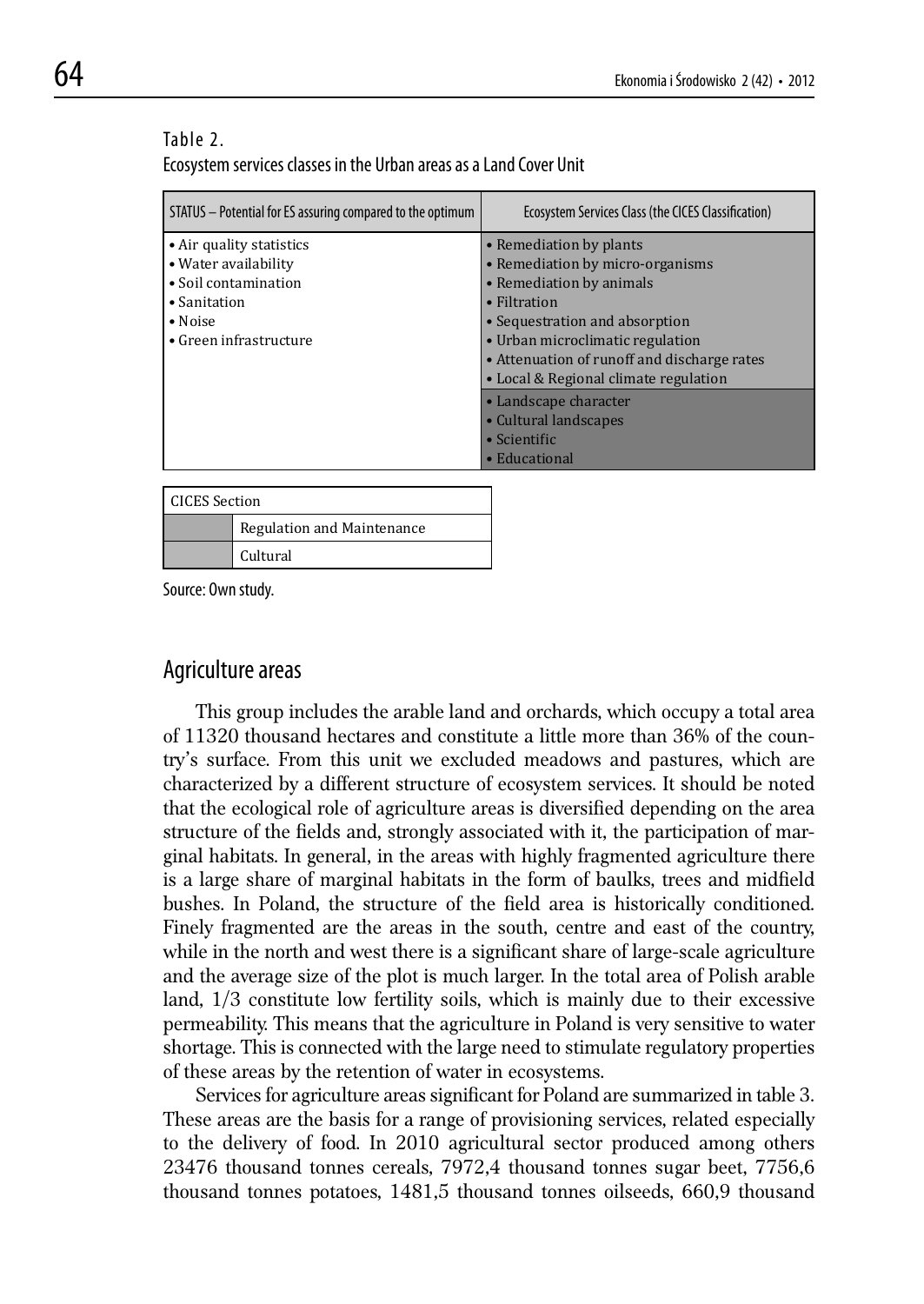| Table 3.                                                               |  |
|------------------------------------------------------------------------|--|
| Ecosystem services classes in the Agriculture areas as Land Cover Unit |  |

| STATUS - Potential for ES assurring compared to the optimum                                                                             | Ecosystem Services Class (the CICES Classification)                                                                                                                                                                                                                                                                                                              |
|-----------------------------------------------------------------------------------------------------------------------------------------|------------------------------------------------------------------------------------------------------------------------------------------------------------------------------------------------------------------------------------------------------------------------------------------------------------------------------------------------------------------|
| • Soil fertility<br>• Water availability for agriculture<br>• Soil contamination<br>• The share of marginal habitats as refuge habitats | $\bullet$ Crops<br>• Livestock and dairy products<br>• Water for livestock (consumptive)<br>• Non-food animal fibres<br>• Ornamental resources<br>• Genetic resources<br>• Medicinal and cosmetic resources<br>• Biomass based energy: Vegetal based resources<br>• Biomass based energy: Animal based resources                                                 |
|                                                                                                                                         | • Remediation by plants<br>• Filtration<br>• Sequestration and absorption<br>• Global climate regulation (incl. C-sequestration)<br>· Local & Regional climate regulation<br>• Water purification<br>• Maintenance of soil fertility<br>• Maintenance of soil structure<br>• Pollination<br>· Biological control mechanisms<br>• Maintaining nursery populations |
|                                                                                                                                         | • Landscape character<br>• Cultural landscapes<br>• Charismatic or iconic wildlife or habitats<br>• Prey for hunting or collecting<br>$\bullet$ Scientific<br>• Educational                                                                                                                                                                                      |

| <b>CICES</b> Section |                            |
|----------------------|----------------------------|
|                      | Provisioning               |
|                      | Regulation and Maintenance |
|                      | Cultural                   |

Source: Own study.

tones feed root plants, 337,1 thousand tonnes pulses for grain, 4189 thousand tones field vegetables, 2195,6 thousand tonnes tree fruit and 457,2 berry fruit. Animal production included, amongst other things, 5205 thousand tonnes animals for slaughter, 11921 thousand tonnes cows' milk, 11124 million hen eggs and 620 tonnes sheep's wool. Procurement value of agricultural products amounted to 13777,6 million PLN for crop products and 27546,9 million PLN for animal products. Per 1 ha of agricultural land, the value of agricultural output amounted to 889 zloty for crop products and 1777 PLN for animal products.<sup>17</sup>

<sup>&</sup>lt;sup>17</sup> Główny Urząd Statystyczny, *Rocznik statystyczny rolnictwa 2011* (*Central Statistical Office*, *Statistical Yearbook of Agriculture 2011*). www.stat.gov.pl/gus/5840 \_4127\_PLK\_HTML.htm [Date of entry: 30-09-2012].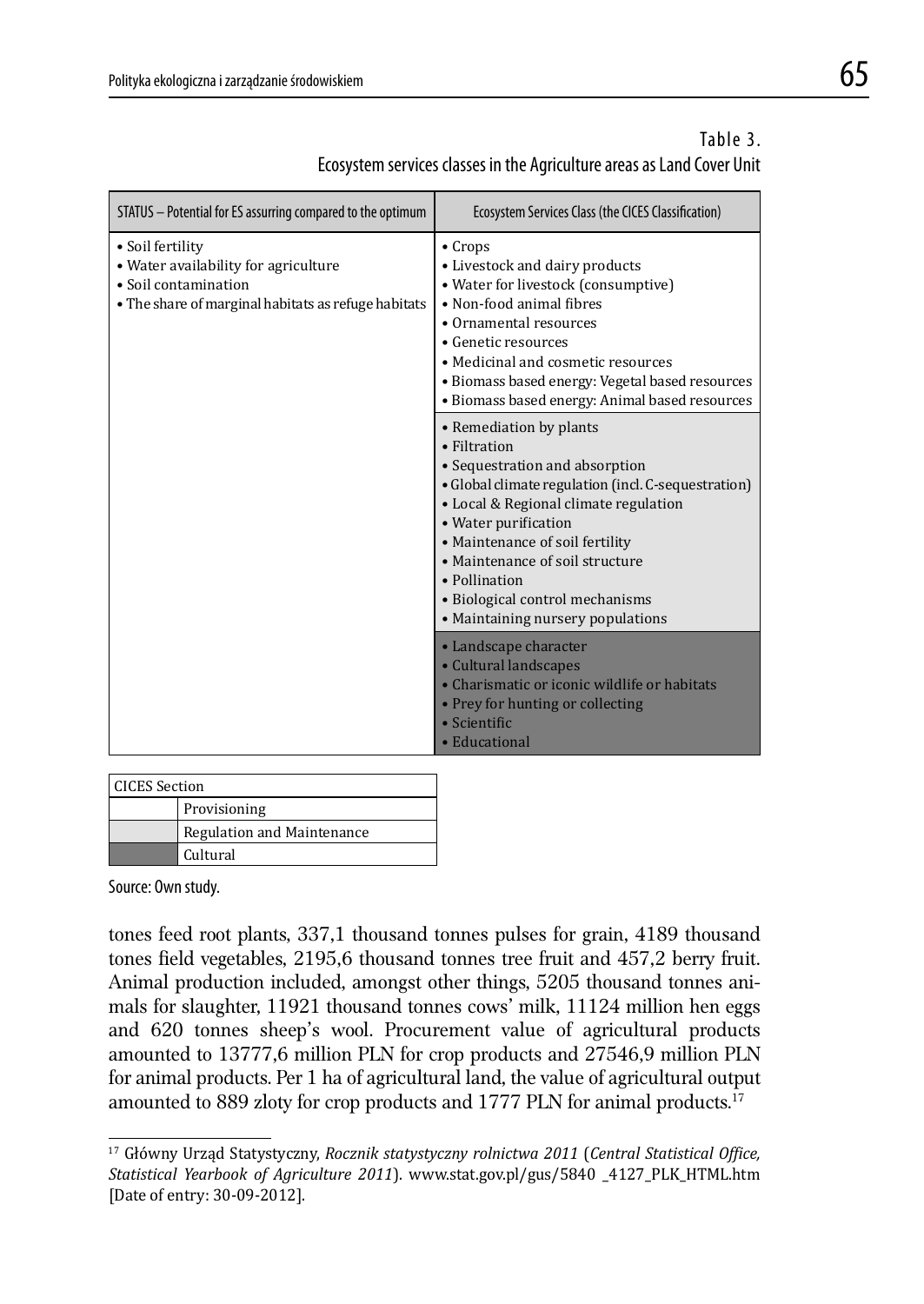Agriculture areas constitute biologically active surfaces, on which infiltration takes place, and thus the groundwater replenishment. Moreover, their regulation functions depend on the spatial position in the use structure. Agricultural land amidst forests enrich the mosaic of landscape and increase the associated cultural values, whereas (agricultural land) located amidst urban areas contribute to reducing the urban heat island effect, they are also a very important location because they replenish groundwater in the neighborhood of the sealed surfaces.

An important significance for the level of agricultural ecosystems services has the degree of connection of crop production with livestock production, reflected in the share of own feed on the farm. This serves the rational use of animal manure as fertilizer.

Another factor in defining the level of services of agro-ecosystems is the degree of the use of doses of fertilizer by crops. This translates into the amount of biogenes that, penetrating into the environment, lead to overfertilization of ecosystems. Impact on the level of services has also the level of education and awareness of farmers and their adherence to the rules set by the Code of Good Agricultural Practice.<sup>18</sup> Especially, it concerns the maintaining of marginal habitats within the arable fields.

## Grasslands

 The LCFU includes agricultural meadows and pastures, as well as extensively used grasslands in the hinterland of the coast, wetlands in the bottoms of river valleys, especially Biebrza, and small fragments of natural grasslands above the tree line in the mountains. Meadows occupy 2629,2 thousand hectares, whereas pastures 654,3 thousand hectares, which totals 10,5% of the country's surface. The highest percentage of meadows and pastures falls on the eastern provinces (mazowieckie 13,5% of the total area of grasslands, podlaskie 10,2%, warmińsko-mazurskie 10,1%, lubelskie 8,4%). Ecosystem services of grasslands are shown in table 4. Provisioning services include grazed vegetation of the pastures and hay production. In 2010 in Poland these reached the value of 12893 thousand tonnes of hay from meadows and 2372 thousand tonnes from pastures. Per 1 ha, the production of dry hay was 49,0 dt/ha for meadows and 36,3 dt/ha for pastures.19

Grasslands are characterized by a specific biodiversity. Regulatory functions of these ecosystems are associated with the prevention of wind and water erosion due to permanent plant cover. The plant cover also reduces the heating of

<sup>18</sup> Ministerstwo Rolnictwa i Rozwoju Wsi, Ministerstwo Środowiska, *Kodeks Dobrej Praktyki Rolniczej* (*Ministry of Agriculture and Rural Development, Ministry of Environment,Code of Good Agricultural Practice*), www.kzgw.gov.pl/ϐiles/ϐile/Materialy\_i\_Informacje/Dyrektywy\_Unijne/ Azotowa/kodeks\_dobrej\_praktyki\_rolniczej.pdf [Date of entry: 30-09-2012].

<sup>19</sup> Główny Urząd Statystyczny, *Rocznik statystyczny rolnictwa 2011* (*Central Statistical Ofϔice, Statistical Yearbook of Agriculture 2011*), op. cit.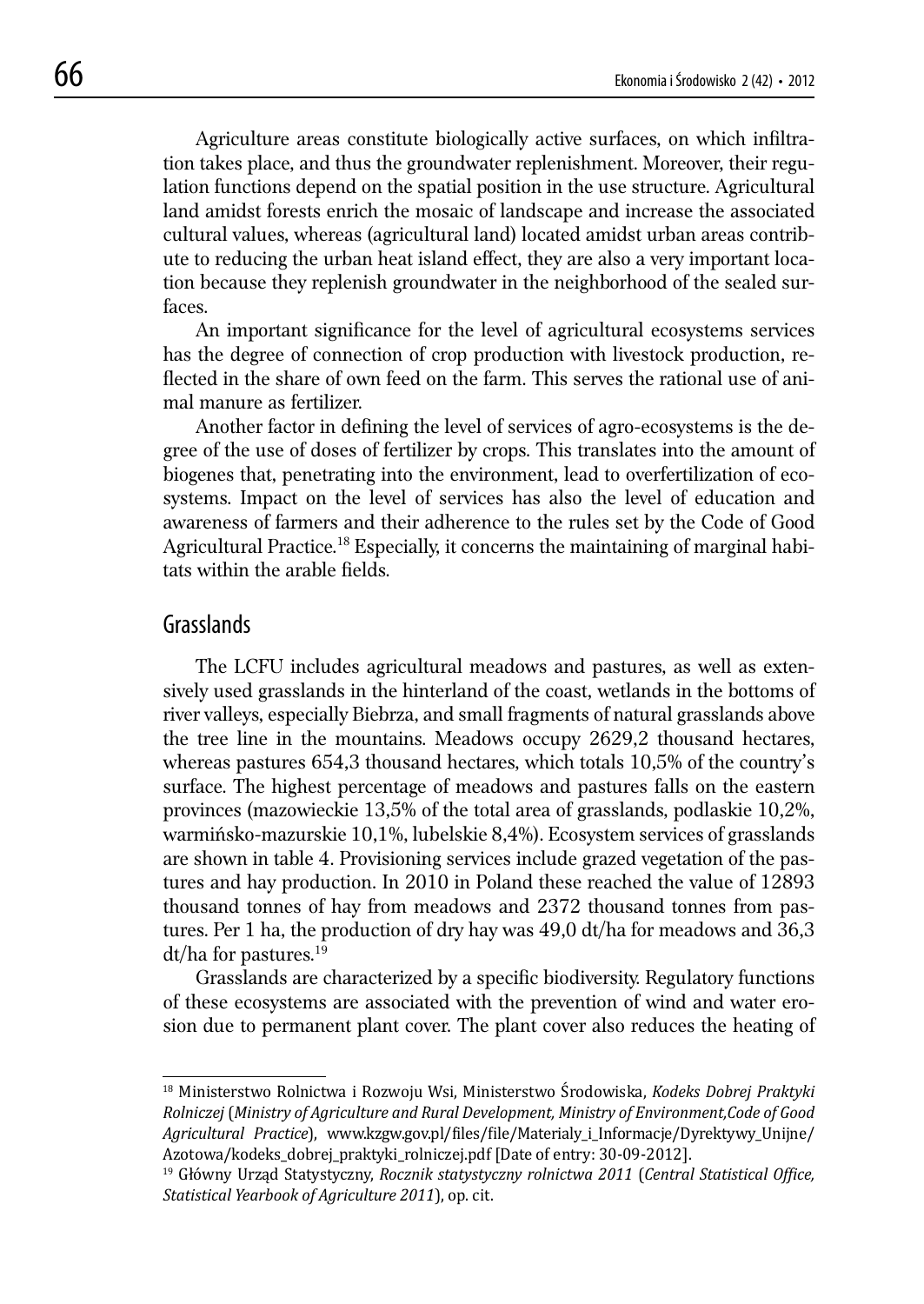| STATUS - Potential for ES assurring compared to the optimum | Ecosystem Services Class (the CICES Classification) |
|-------------------------------------------------------------|-----------------------------------------------------|
| • Soil fertility – Water availability for plants            | $\bullet$ Crops                                     |
| • Soil contamination                                        | • Genetic resources                                 |
| • The share of marginal habitats as refuge habitats         | • Remediation by plants                             |
|                                                             | • Filtration                                        |
|                                                             | • Sequestration and absorption                      |
|                                                             | • Attenuation of runoff and discharge rates         |
|                                                             | • Water storage for flow regulation                 |
|                                                             | • Avalanche and gravity flow protection             |
|                                                             | • Global climate regulation (incl. C-sequestration) |
|                                                             | • Local & Regional climate regulation               |
|                                                             | • Water purification                                |
|                                                             | • Maintenance of soil fertility                     |
|                                                             | • Maintenance of soil structure                     |
|                                                             | • Pollination                                       |
|                                                             | • Biological control mechanisms                     |
|                                                             | • Maintaining nursery populations                   |
|                                                             | • Landscape character                               |
|                                                             | • Cultural landscapes                               |
|                                                             | • Charismatic or iconic wildlife or habitats        |
|                                                             | • Prey for hunting or collecting                    |
|                                                             | • Scientific                                        |
|                                                             | • Educational                                       |

## Table 4. Ecosystem services classes in the Grasslands as Land Cover Unit

| <b>CICES</b> Section |                            |
|----------------------|----------------------------|
|                      | Provisioning               |
|                      | Regulation and Maintenance |
|                      | Cultural                   |

Source: Own study.

the surface, which is important for water relations. Another factor is the importance of grasslands for the absorption of biogenes from agricultural production. Negative correlation was demonstrated between the share of pastures and wetlands in the catchment and the amount of biogenes in surface waters.<sup>20</sup> Grasslands also introduce a mosaic landscape, particularly in areas with a significant share of forests, increasing their aesthetic and recreational appeal.

 Grasslands quality, in relation to the optimum services from them, seems high in Poland. Some restrictions may result from the succession of shrub and tree vegetation that occurs as a result of failure of traditional forms of farming, i.e. grazing and mowing. Another factor limiting the level of services are high doses of fertilizers on intensively used parts of the grasslands.

<sup>&</sup>lt;sup>20</sup> D. Łowicki, *Prediction of flowing water pollution on the basis of landscape metrics as a tool supporting delimitation of Nitrate Vulnerable Zones*, "Ecological Indicators" 2012 No. 23, p. 27-33.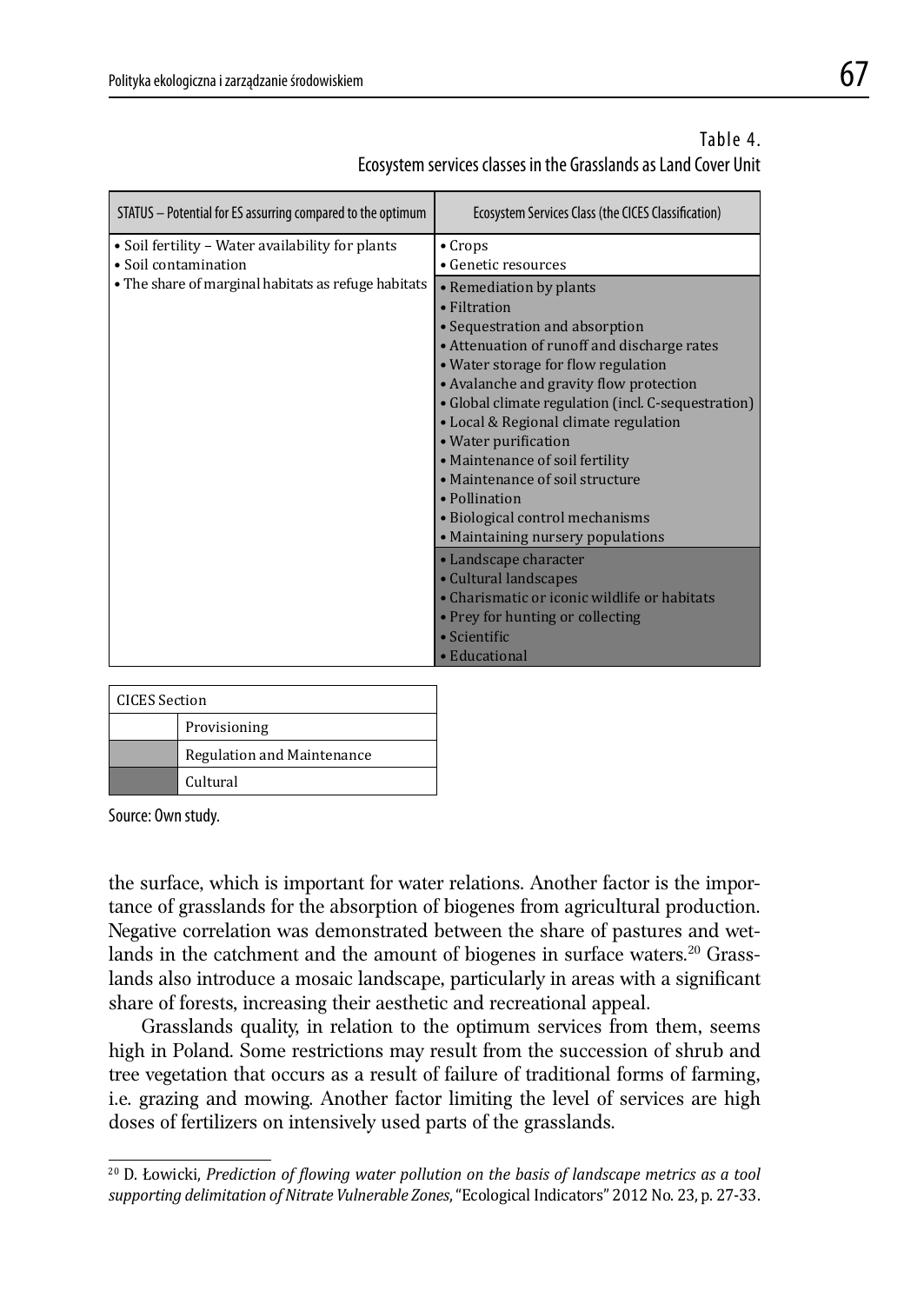### Forests

 Forest areas occupy 9121 thous. ha, representing 29,2% of the country's surface. The vast majority of Polish forests occur in lowland habitats (88% of forest area), 7% occur in mountain habitats, and the remaining 5% in upland habitats. The forest structure is dominated by coniferous trees (87% forest area), which include pine, larch, spruce, fir and Douglas spruce. The species composition of broadleaved trees is formed by oak, ash, maple, sycamore, elm, beech, hornbeam, birch, false acacia, alder, aspen, linden and willow. Average age of tree stands in 2010 was 59 years for coniferous and 53 for broadleaved trees. Tree stands in age over 60 years were in 27% of the stand area.<sup>21</sup>

 The set of services associated with forest ecosystems is shown in table 5. Significant services of forests are associated with the supply of non-food vegetal fibers. Resources of gross timber per 1 ha of forest area in 2010 amounted to  $257 \text{ m}^3$ . Logging was at the level of 35467 thousand.  $\text{m}^3$ . Dominant share in the management of forests in Poland has National Forest Holding, it covers nearly 80% of the forest area. Timber sales in the National Forest Holding in 2010 reached the value of 5283,7 milion PLN, with an average price 114,5 PLN per 1 m3 . Forests are also the source of wild plants and animals and their products. In 2010, 8374 tonnes forest fruit (bilberry, elder, mountain ash, dog rose), 4467 tonnes mushrooms (chanterelle, boletus, king boletus) and 8 988 tonnes game animals (mainly deer, roe deer, wild boars) were purchased. Value of procurement of forest fruits amounted to 55540,2 thous. PLN, forest mushrooms 55328,9 thous. PLN and game animals  $63435,9$  thous. PLN.<sup>22</sup> Regulation services of the forest in the light of the efforts to reduce emissions of  $CO<sub>2</sub>$  rely especially on the absorption and storage of carbon. The size of absorption of  $CO<sub>2</sub>$  by forests in Poland in 2007 was estimated to be just over  $54132$  Gg.<sup>23</sup>

 The level of services is related to the structure of the species and the age structure of forests, as well as their spatial distribution and health status. In recent years, the health of the forest improved. Efforts are also made to bring the structure of the stand closer to the natural characteristics of the habitat. Debatable direction of changes is the increase the forest cover areas, which are already characterized by a very high percentage of forest. It seems that this reduces the level of services arising from the cultural mosaic, moreover, as a result of increasingly limited accessibility it leads to peripheralisation of significant areas and limits their economic importance.

<sup>21</sup> Główny Urząd Statystyczny, *Leśnictwo 2011* (*Central Statistical Ofϔice, Forestry 2011*), www. stat.gov.pl/gus/5840\_1540\_PLK\_HTML.htm [Date of entry: 30-09-2012]. 22 Ibidem.

<sup>23</sup> Krajowy Administrator Systemu Handlu Uprawnieniami Do Emisji, *Krajowa inwentaryzacja emisji i pochłaniania gazów cieplarnianych za rok 2007*(*National Administrator of the System of Tradiing Permissions to Emission, National inventory of emisions and adsorption of greenhouse gases in 2007*) www.kashue.pl/materialy/Inwentaryzacje\_krajowe/NIR\_2009\_Polska\_05-09.pdf [Date of entry: 30-09-2012].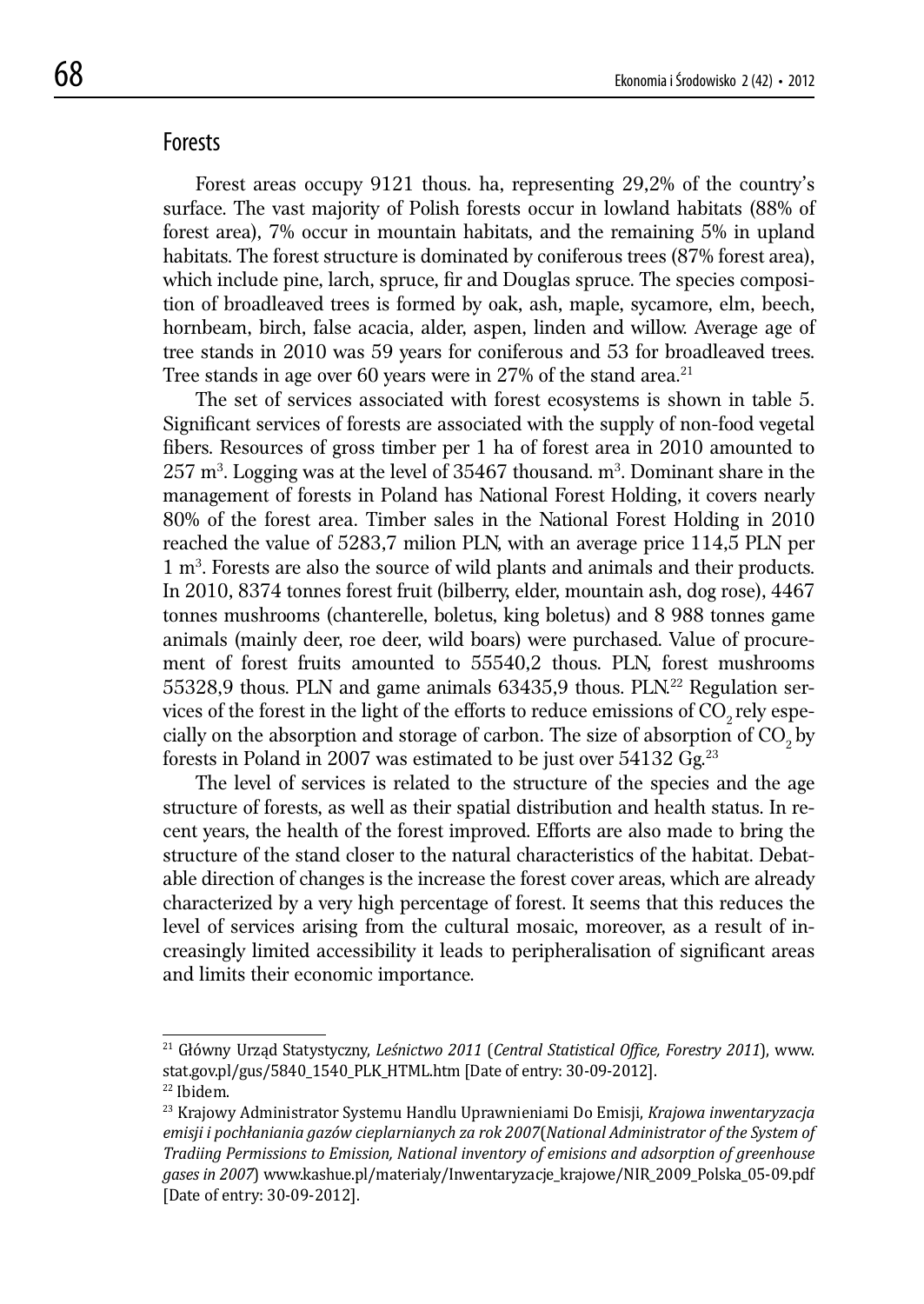| STATUS - Potential for ES assuring compared to the optimum                                                   | Ecosystem Services Class (the CICES Classification)                                                                                                                                                                                                                                                                                                                                                                         |
|--------------------------------------------------------------------------------------------------------------|-----------------------------------------------------------------------------------------------------------------------------------------------------------------------------------------------------------------------------------------------------------------------------------------------------------------------------------------------------------------------------------------------------------------------------|
| • Forest age structure<br>• The structure of species, and their accordance<br>to habitats<br>• Foliar damage | • Wild plants and animals and their products<br>• Non-food vegetal fibres<br>• Genetic resources<br>· Biomass based energy: Vegetal based resources                                                                                                                                                                                                                                                                         |
|                                                                                                              | • Remediation by plants<br>• Filtration<br>• Sequestration and absorption<br>• Attenuation of runoff and discharge rates<br>• Water storage for flow regulation<br>• Avalanche and gravity flow protection<br>• Global climate regulation (incl. C-sequestration)<br>• Local & Regional climate regulation<br>• Water purification<br>· Pollination<br>• Biological control mechanisms<br>• Maintaining nursery populations |
|                                                                                                              | • Landscape character<br>· Wilderness, naturalness<br>• Charismatic or iconic wildlife or habitats<br>• Prey for hunting or collecting<br>• Scientific<br>• Educational                                                                                                                                                                                                                                                     |

## Table 5. Ecosystem services classes in the Forests as Land Cover Unit

| <b>CICES</b> Section |                            |
|----------------------|----------------------------|
|                      | Provisioning               |
|                      | Regulation and Maintenance |
|                      | Cultural                   |

Source: Own study.

## Rivers and lakes

 Area under surface water occupies 561 thous. ha (1,8% of the surface of Poland), including 495 thous. ha under flowing water and 66 thous. ha under standing water. In the country's territory there is just over 7 thousand. lakes larger than 1 ha, of which 6.8 thousand are within the Baltic glaciation area (Pomeranian Lake District, the Mazury Lake District, Wielkopolska-Kujawskie Lake District). The disappearance of 2,2 thousand lakes occurred over the last few decades. The reasons for the disappearance of lakes are: lowering the groundwater as a result of growing demand for water for crops, the acceleration of outflow caused by drainage systems and shallowing of the lakes due to eutrophication resulting from the significant amount of biogenes' intake from agricultural areas.<sup>24</sup>

<sup>24</sup> A. Choiński, *Katalog jezior Polski* (*Polish lakes catalogue*), Wydawnictwo Naukowe UAM, Poznań 2006.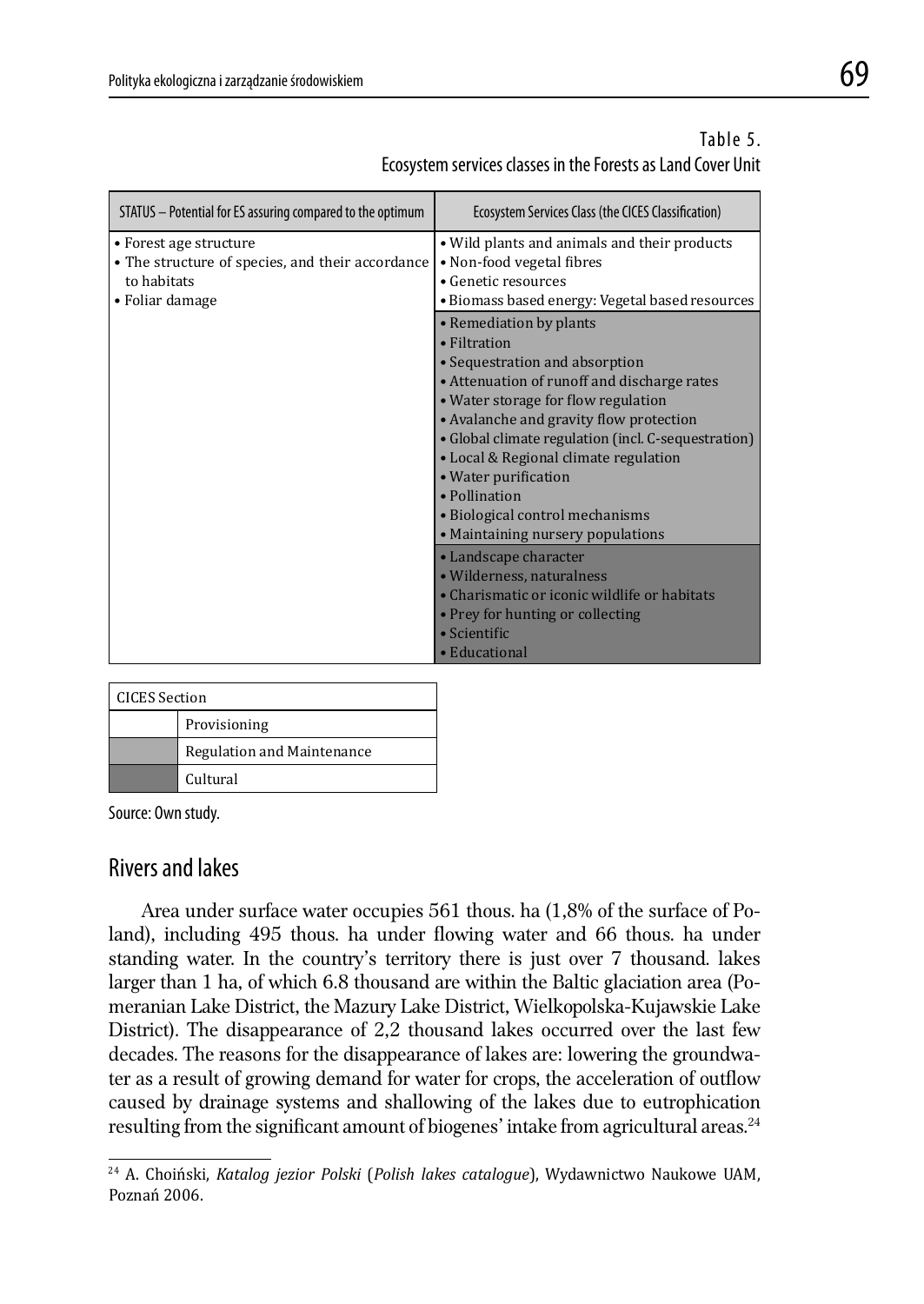#### Table 6.

Ecosystem services classes in the Rivers and lakes as Land Cover Unit

| STATUS – Potential for ES assurring compared to the optimum                           | Ecosystem Services Class (the CICES Classification)                                                                                                                                                                                                                                                         |
|---------------------------------------------------------------------------------------|-------------------------------------------------------------------------------------------------------------------------------------------------------------------------------------------------------------------------------------------------------------------------------------------------------------|
| • Water quality<br>• Water regime<br>• Flood hazards<br>• Recreational attractiveness | • Fish (wild populations)<br>• Aquaculture products<br>• Drinking water<br>• Domestic water use<br>• Irrigation water (consumptive)<br>• Cooling water (non consumptive)<br>• Genetic resources                                                                                                             |
|                                                                                       | • Dilution, decomposition, remineralisation and<br>recycling<br>• Attenuation of runoff and discharge rates<br>• Water storage for flow regulation<br>• Local & Regional climate regulation<br>• Water purification and oxygenation<br>• Biological control mechanisms<br>• Maintaining nursery populations |
|                                                                                       | • Landscape character<br>• Cultural landscapes<br>• Wilderness, naturalness<br>• Charismatic or iconic wildlife or habitats<br>• Prey for hunting, fishing or collecting<br>$\bullet$ Scientific<br>• Educational                                                                                           |

| <b>CICES</b> Section |                            |  |
|----------------------|----------------------------|--|
|                      | Provisioning               |  |
|                      | Regulation and Maintenance |  |
|                      | Cultural                   |  |

Source: Own study.

 The main services of river and lake ecosystems are shown in table 6. Provisioning services are expressed in the supply of fresh water fish and the water supply for domestic, agricultural and industrial use. The level of services including water supply is related to providing access to water in the required quantity and quality and in the specific location. The changes taking place in Poland in this respect are multidirectional. The decrease in water consumption by the municipal and industry sector and decreasing load of pollutants in the discharged waste water can be included in the positive processes. Against this background, the factor limiting access to water is agriculture. Water consumption in agriculture is growing, as a result of more intensive crop production and the increasing share of crops with high water requirements, such as corn or energy crops. Intensification of agriculture leads to the deterioration of water quality by increasing the amount of biogenes discharged into them, which cause over-fertilization of aquatic and water-dependent ecosystems. To this, the one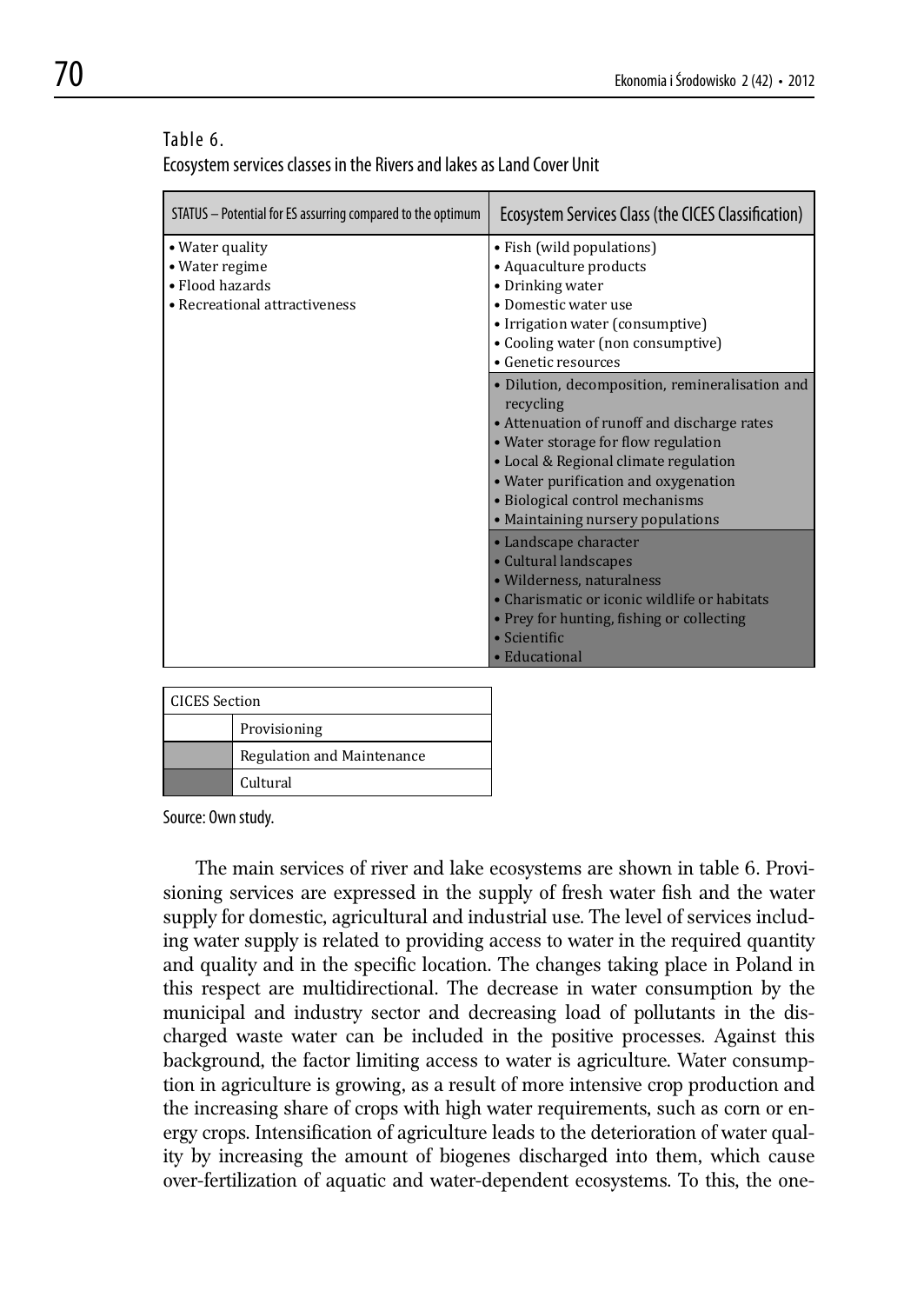sided drainage systems without provisions for retention of groundwater when it drops to the appropriate level must be added. The factor affecting the level of water provisioning services is the retention capabilities in water-dependent ecosystems in the bottoms of river valleys. A limitation for the services associated with water storage for flow regulation are embankments outside the built-up areas which constrict the active flooding terrace. They increase vulnerability of a river valley to catastrophic flood and drought. The increase of water retention in the ecosystem also reduces the fluctuations in the first level of groundwater, at least in the valley parts of the catchment.

 Cultural services of rivers, and especially lakes are related to water sports, tourism and recreation, the servicing of which represents a significant source of income for the inhabitants of lakelands.

## Baltic Sea including coastal zone

 LCFU occupies an area of the sea and the contact zone between the sea and land. The length of the coastline of Poland equals 770 km. The area of the territorial sea is  $8682 \ \mathrm{km^2}$ , further  $2005 \ \mathrm{km^2}$  are the internal waters. Total sea area represents 3,3% of the country. Ecosystem benefits associated with this unit are summarized in table 7. Provisioning services of the sea include fishery, and cultural services are related to fishing from the boats and sunbathing. The attractiveness of this area causes increasing urbanization of contiguous areas and recreational services becomes dominant in relation to the previous fishing functions. Using the cultural services of marine ecosystems is of the utmost importance where the hinterland of the beaches are moraine uplands, which are attractive areas for building. Cultural services are mainly associated with tourism and recreation, as well as cultural, social, historical, artistic, and health benefits to society. In summer, the coastal region accommodates the most domestic tourists. In the summer of 2010, Pomeranian district accommodated 2.35 million travels, whereas West-Pomeranian there were 1.90 million, which accounted for just over 60% of the total domestic tourist traffic in July and August.  $25$ 

Positive effects on the level of Baltic Sea services are exerted by the strong reduction of pollution load in the waste water entering the sea. The negative factor is overfishing, which causes the decline of the fish stocks. Another factor that could potentially limit the Baltic Sea ecosystem services is the ability to build offshore wind farms. Reference is made to the reduction of aesthetic values and difficulties for fishing.

 The level of services of the coast is combined with its accessibility, especially with the width of the beach. Well programmed investment works can effectively increase the surface of the available beach.

<sup>25</sup> Instytut Turystyki, *Uczestnictwo Polaków w wyjazdach turystycznych w 2010 roku* (*Institute of Tourism, participation of Poles in tourist trips in 2010*) www.msport.gov.pl/statystyka-turystyka/552-Uczestnictwo-Polakow-w-wyjazdach-turystycznych [Date of entry: 30-09-2012].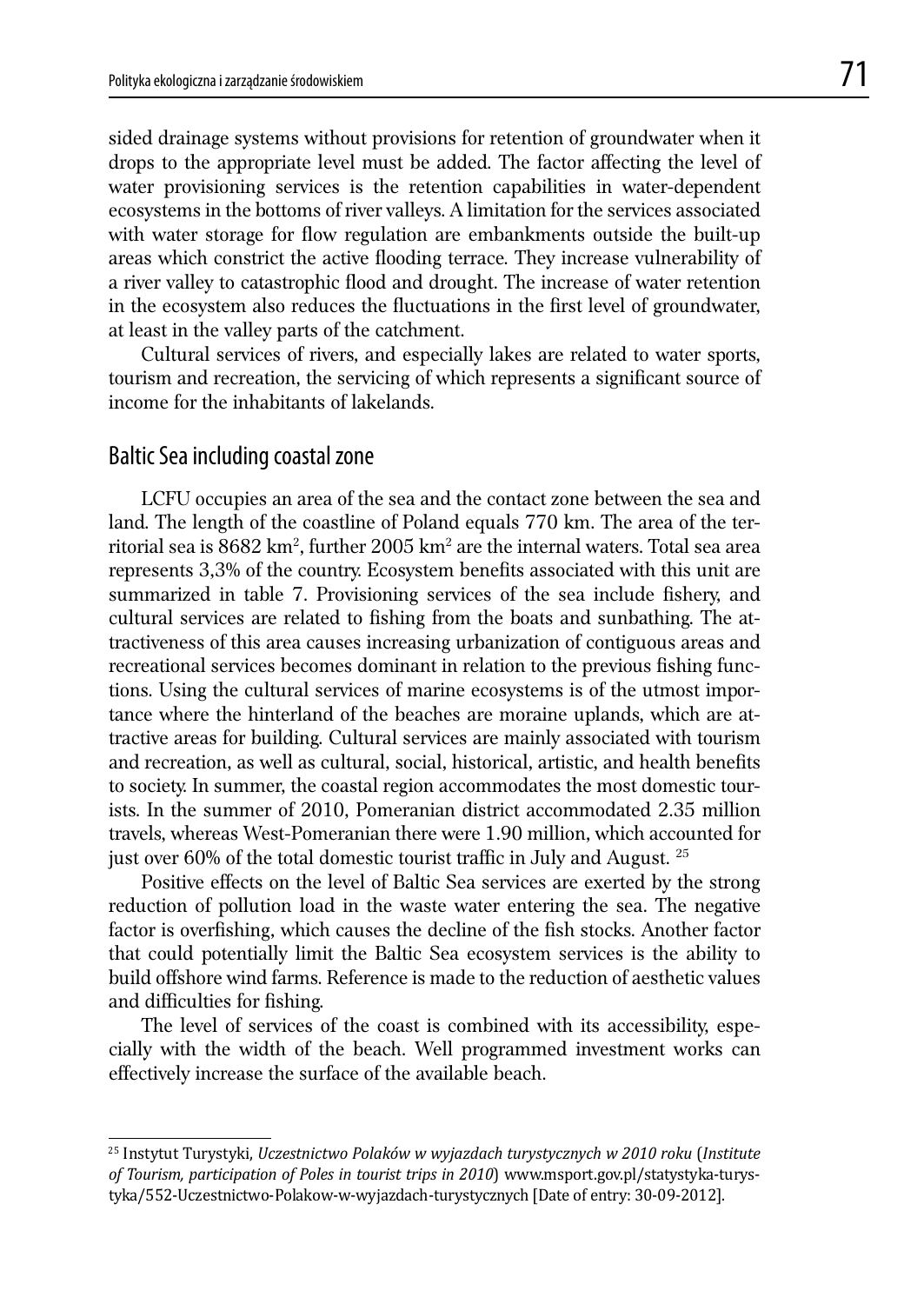#### Table 7.

Ecosystem services classes in the Baltic Sea as Land Cover Unit

| STATUS - Potential for ES assurring compared to the optimum | Ecosystem Services Class (the CICES Classification)                                                                                                                                                                                  |
|-------------------------------------------------------------|--------------------------------------------------------------------------------------------------------------------------------------------------------------------------------------------------------------------------------------|
| • Water quality<br>• Fish stocks<br>• Coastal erosion       | • Fish (wild populations)<br>$\bullet$ Genetic resources<br>• Medicinal and cosmetic resources                                                                                                                                       |
|                                                             | • Dilution, decomposition, remineralisation and<br>recycling<br>• Global climate regulation (incl. C-sequestration)<br>• Local & Regional climate regulation<br>• Biological control mechanisms<br>• Maintaining nursery populations |
|                                                             | • Landscape character<br>• Wilderness, naturalness<br>• Charismatic or iconic wildlife or habitats<br>$\bullet$ Scientific<br>• Educational                                                                                          |

| <b>CICES</b> Section |                            |
|----------------------|----------------------------|
|                      | Provisioning               |
|                      | Regulation and Maintenance |
|                      | Cultural                   |

Source: Own study.

### Others

 The LCFU create surfaces that are not invested and without vegetation cover. They consist of the highest parts of the mountains and the non-recultivated land after open-pit mining. They have a marginal share of the SELU surface. Only in the high Tatra (Alpine Mountains) they are the dominant type of land surface. Services from ecosystems related to them are diverse. Where they are natural or semi-natural surfaces, they provide cultural services associated with tourism and recreation. This is particularly evident in the highest parts of the mountains. At the opposite extreme are the non-recultivated post-mining areas, not only because they do not provide cultural services, but they reduce their level in adjacent areas. However, there are examples of the recultivation work carried out properly which allows the ecosystems to gain extraordinary value. Surfaces located in the pits also serve the replenishment of groundwater and ground retention.